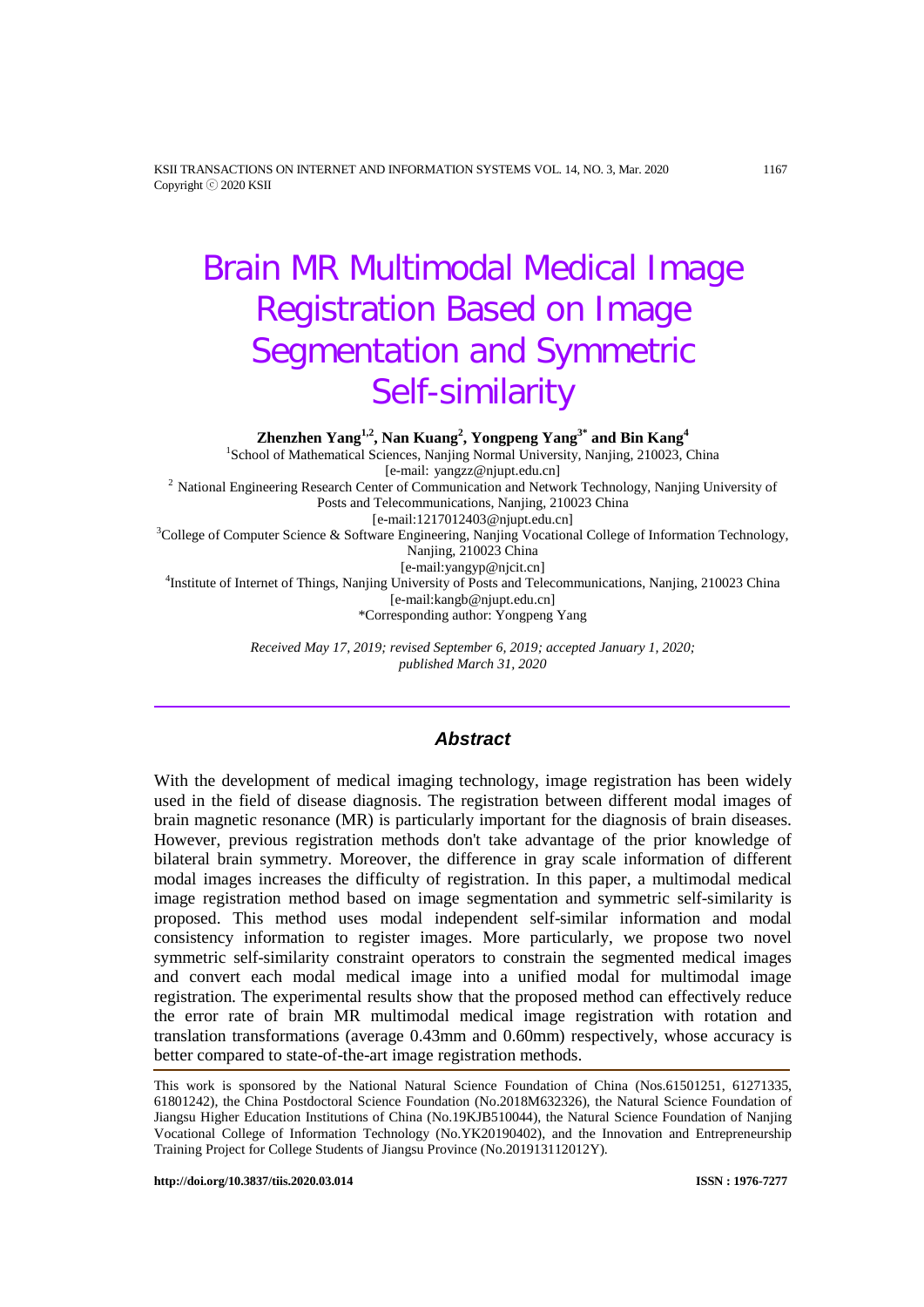**Keywords:** multimodal image registration, self-similarity, image segmentation, symmetry detection, magnetic resonance imaging

# **1. Introduction**

With the continuous updating of medical imaging equipment, a large number of advanced imaging technologies have emerged. Among them, magnetic resonance (MR) imaging technology has the advantages of protecting patients from radiation, high image resolution and obtaining stereoscopic images of brain and spinal cord, which has wide applications in medical diagnosis. In order to better identify the various organs and tissues of the human body, MR medical images can be generally divided into T1, T2 and PD weighted images (different weighted images display different pixel values on the same part), but medical image analysis needs to compare the different modal images of the same patient together to obtain the patient's comprehensive information. Firstly, it is necessary to solve the problem of strict alignment of different modal images, that is, image registration. However, factors such as intensity non-uniformity and noise of various modal images pose great challenges for multimodal medical image registration, which are caused by imaging instruments and differences in pixel value of different modal images for the same imaging site.

Multimodal medical image registration algorithms can be mainly divided into three categories: pixel-level registration [1-7], feature-level registration [8-14] and deep learning based registration [15-29]. One type of image registration method is the pixel-level registration which mainly investigates the pixel relationship between two images. It uses the whole pixel information of the image to perform coordinate transformation and determine the similarity measure, which transforms the registration problem into a unified optimization problem. The state-of-the-art methods of this category include the spindle centroid method [1-2], the cross-correlation method [3-4], and the maximum mutual information method [5-7]. Those methods have the disadvantages of low efficiency and sensitivity to noise, since it is registered by using the entire pixel of the image.

The second type of image registration method is the feature-level registration, and this type method firstly extracts the features reflecting the important information of the image based on the similar features between different modal images, and then finds the registration parameters to maximize the similarity. The feature selection strategy in this category are target edge  $[8-9]$ , texture  $[10-12]$ , and curvature  $[13-14]$ . This type of methods has a much higher registration efficiency than pixel-level registration methods, since it only uses pixels that describe the features. However, the registration accuracy of this type of methods depend largely on whether the extracted features are invariance between different modal images and whether the feature are easily extracted among all modal images.

The third type of image registration method is based on deep learning, and this type of registration approach is mainly divided into two categories:

 **Supervised or weakly supervised based registration** [15-18]. The production of gold standards for supervised learning is a big problem. Therefore, weak supervision is currently a research hotspot.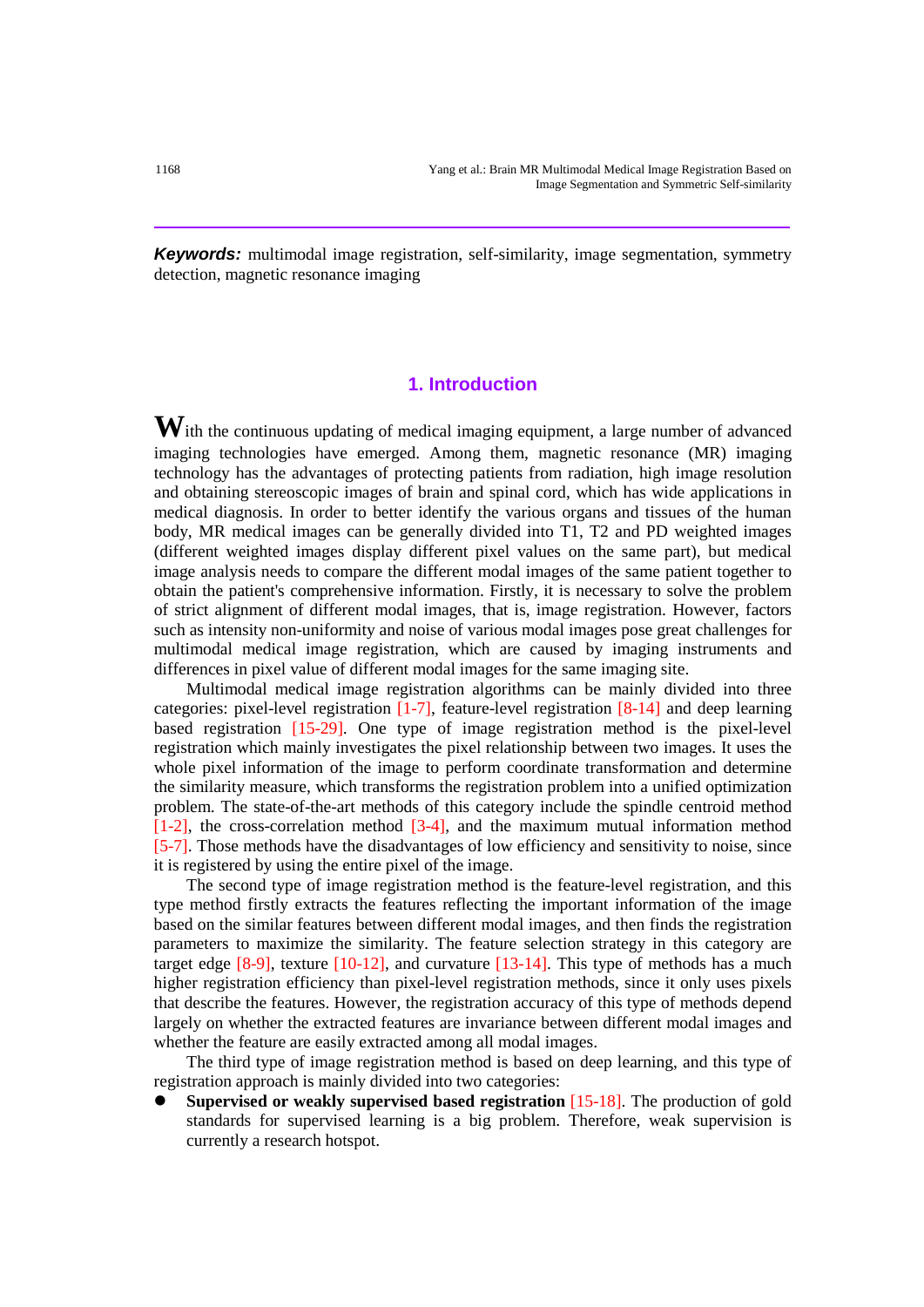**Unsupervised based registration** [19-22]. The unsupervised piece of self-supervised learning based on similarity measures is currently a research hotspot. But for multimodal registration problems, the choice of similarity measures is a big challenge.

The deep learning based registration method did not develop until recent years, especially for multimodal images, and it still faces many challenges until now. In contrast to other fields in medical image process and analysis such as image segmentation [23-25] and denoising [26-28], deep learning based methods have yet not settled on the best way to apply this technique into medical image registration. The main challenges are as follows:

- **Poor applicability.** A method or set of parameters only applies to a particular modality or even to a specific dataset, and over-fitting problems are easy to occur during training of deep learning based methods. Some techniques had been used to overcome over-fitting problems. Tian et al. proposed a deep learning based approach called enhanced convolutional neural denoising network (ECNDNet) [28] which applied residual learning and batch normalization to make training easier.
- **The data tagged is extremely limited.** Deep learning is extremely dependent on data. However, a large number of annotated data is difficult to achieve. Some solutions have been proposed in recent years, for example, Pujitha et al utilized the generative adversarial network-based solution to overcome the sparsity issue of annotated data in medical domain [29]. For multimodal images, we should not only take how to process untagged data but also how to construct labels into consideration. For example, whether we should label data with mode property and standard transformation matrix, if so, how to co-training to ensure efficiency and training convergence.
- **Evaluation of the registration is a difficult problem without gold standards.** Many unavoidable factors, such as training set and hyperparameters, affect the result of deep learning based registration. Therefore, it is difficult to find a gold standard to evaluate such methods. For multimodal images, how to design registration cost function is a difficult problem, when we should take the accuracy and the training convergence into consideration.

In recent years, with the rapid development of medical image registration technology, the performance of multimodal MR medical image feature-level registration has been greatly improved. In order to improve the accuracy and efficiency of registration, the registration scheme is not only limited to the metrics between pixel-level of the floating image and reference image or the consistency information of feature- level, but also takes the local self-similarity information of the floating image and the reference image themselves into consideration. Rivaz et al. applied image local self-similar information to image registration [30]. They added local structural information of the image to the mutual information (MI) similarity measure, called self-similarity  $\alpha$  MI (SeSaMI), which overcomes the drawback of MI similarity measure that only takes image grayscale information into consideration. Subsequently, they proposed contextual conditioned MI (CoCoMI) [31], which incorporates the contextual information of the image into the conditional mutual information metric and achieves good results in multimodal medical image registration. In addition, the modality independent neighborhood descriptor (MIND) [32] has also been widely used in multimodal medical image registration, which can extract immutability features in the local domain of the image itself, such as corners, edges, textures and so on. Subsequently, based on MIND, a novel neighborhood self-similar descriptor called self-similarity context (SSC) [33] was proposed, which is more robust to noise. Recently, Jiang et al. proposed the modality-independent local binary pattern (miLBP) local texture feature descriptor, which has also achieved good results in the field of registration [34]. The descriptor is robust to the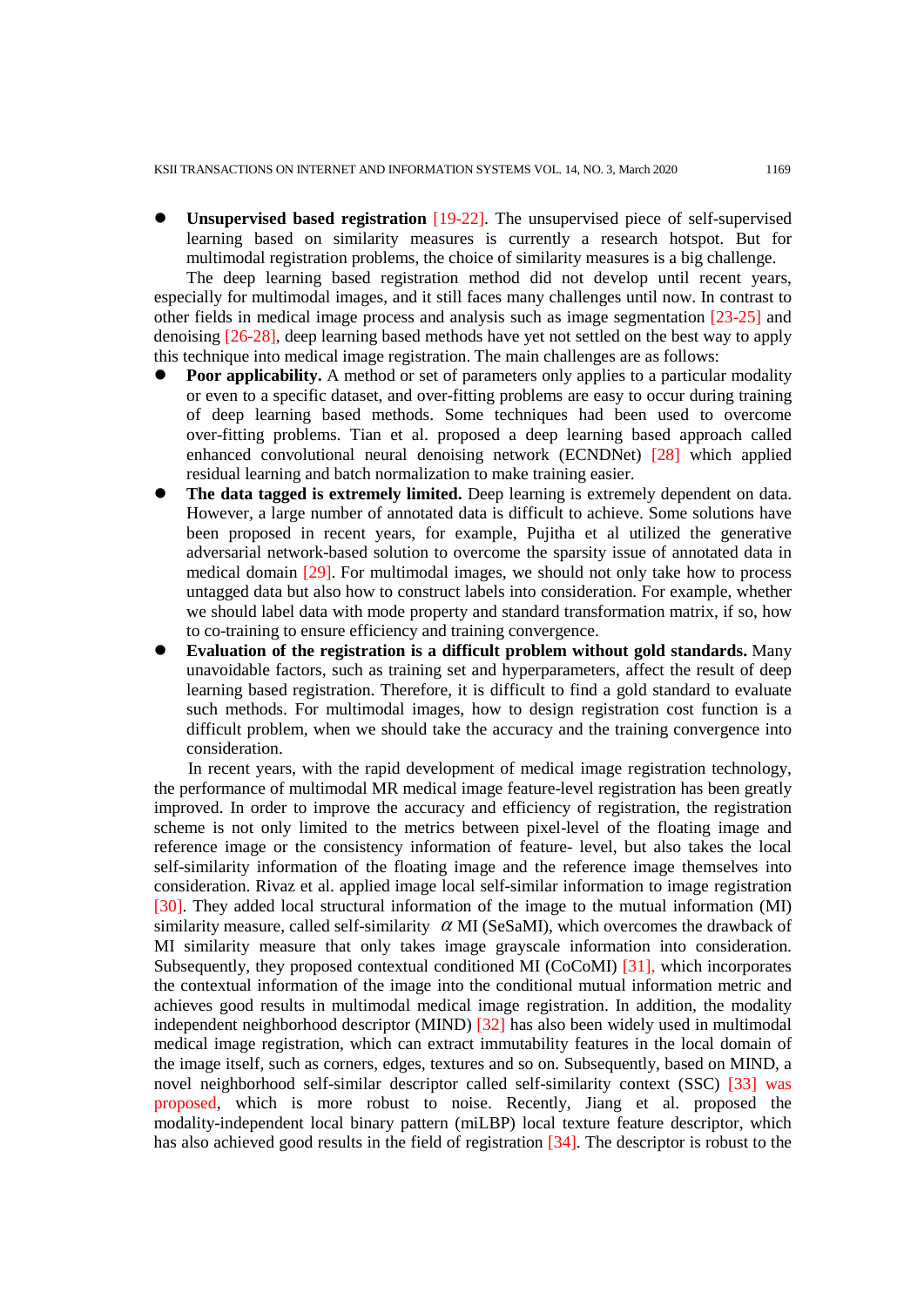intensity non-uniformity of the image. The registration accuracy in multimodal image registration is generally better than SSC. Subsequently, the robust self-similarity descriptor (RSSD) was proposed by Kurutach et al. [35] to overcome the shortcoming that the miLBP descriptor does not have rotational invariance, which further improves the accuracy of multimodal image registration.

Based on the advantages and disadvantages of these above methods, this paper proposes a registration method based on image segmentation and symmetric self-similarity of brain images. Our method utilizes an algorithm based on fuzzy C-means (FCM) clustering [36-37] to segment the brain MR images, and uses the approximate symmetric self-similarity information of MR brain slice images to eliminate the negative effects of asymmetric points under the SSD multimodal medical image registration framework. More particularly, two novel approximate symmetric self-similarity operators are proposed to constrain the floating and reference images. Experiments show that the registration error of the proposed method in brain MR multimodal medical image registration is lower than state-of-the-art image registration methods.

The contributions and novelty of the proposed method are as follows:

- Artificial modal image for registration based on image segmentation and image approximate symmetry is proposed for the first time.
- To guarantee consistency of each modal image, two kinds of constraint operators are proposed to handle images with approximate symmetry.
- Through the theory and experiment, the validity and applicable conditions of the proposed constraints are analyzed.

We organize this paper as follows, section II proposes the method, section III introduces the simulation experiment and analysis, section IV gives results and discussion and gives the concluding remarks is given in section VI.

## **2. The proposed Method**

This section will briefly introduce a fuzzy C-means clustering algorithm called bias corrected fuzzy C-means (BCFCM) [38] for bias-field estimation and image segmentation. Moreover, an image symmetric axis extraction algorithm by self-registration method named mirror symmetry via registration (MSR) [39] will be sketched out. In addition, we will introduce the proposed registration scheme and explain how to take advantage of our proposed self-similarity symmetric operators to constrain segmented images for converting multimodal medical images into a unified modal in detail. Finally, we will analyze computational complexity of our proposed method.

### **2.1 Bias Corrected Fuzzy C-Means**

Segmentation of medical images has always been a problem due to low image resolution, susceptible to external environmental interference, imaging tissue diversity and so on. Therefore, for the characteristics of specific image segmentation problems, different segmentation algorithms need to be designed. For example, mammogram image has a shortcoming of low contrast, Gupta et al. proposed an approach named linearly quantile separated histogram equalisation-grey relational analysis (LQSHE-GRA) [40], which improves overall contrast of given MI and segmentation accuracy. Ahmed et al. proposed a segmentation algorithm called BCFCM [38] in allusion to MR images, which can solve the intensity non-uniformity of MR image. Therefore, we use BCFCM algorithm to process our MR brain image.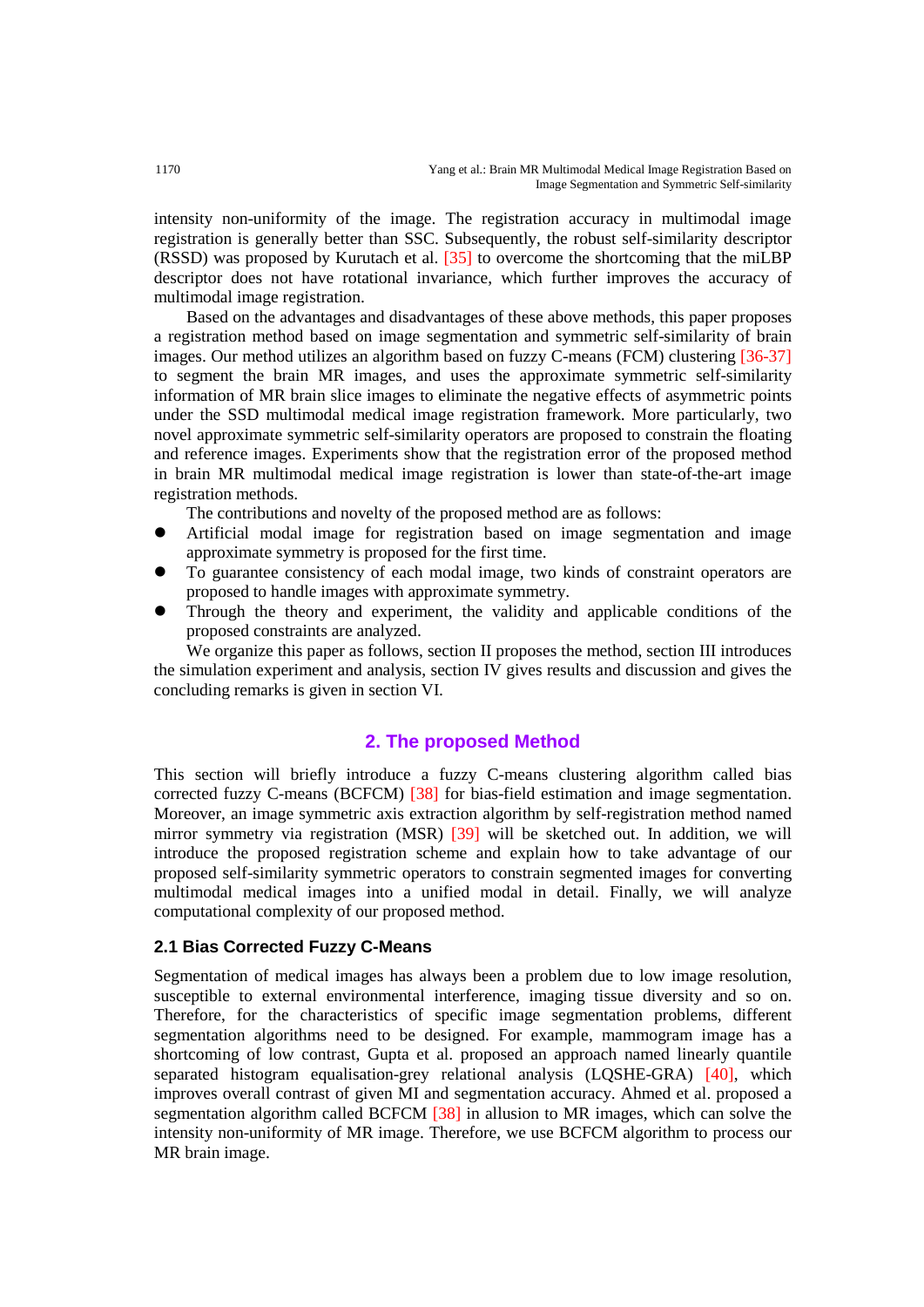Bias corrected fuzzy C-means is an algorithm for medical image segmentation and bias-field correction based on FCM which is a partition-based clustering algorithm. Its main idea is to make maximum similarity between objects divided into the same cluster, and the similarity between different clusters is minimum. The objective function is given as follows:

$$
J_m = \sum_{i=1}^{N} \sum_{j=1}^{C} u_{ij}^m ||x_i - c_j||^2, 1 \le m < \infty
$$
 (1)

Where  $x_i$  represents the pixel value of the image to be divided, N indicates the total number of pixels.  $c_i$  represents the cluster centroid and  $C$  indicates the total number of categories of pixels to be divided. *m* is an arbitrary real number greater than zero.  $u_{ii}$ represents the membership degree, that is, the probability that the  $i$ -th pixel belongs to the *j* -th class, which needs to satisfy 1 1 *C ij j u*  $\sum_{j=1} u_{ij} = 1$  (In image segmentation, the matrix **U** 

composed of  $u_{ii}$  is called the partition matrix).

Medical images usually have problems such as bias-field and noise, which have a negative impact on the segmentation of medical images. Therefore, on the basis of FCM, Yamany et al. proposed BCFCM [38] to add bias-field correction and neighborhood pixel information to image segmentation optimization formula. The object function is given as follows:

$$
J_m = \sum_{i=1}^N \sum_{j=1}^C u_{ij}^m \parallel y_i - \beta_i - c_j \parallel^2 + \frac{\alpha}{R^2 - 1} \sum_{i=1}^N \sum_{j=1}^C u_{ij}^m (\sum_{y_r \in N_R} ||y_r - \beta_r - c_j||^2), 1 \le m < \infty
$$
 (2)

Where  $y_i$  represents the observed image pixel, that is, the pixel is affected by the bias-field.  $\beta_i$  represents bias-field,  $x_i = y_i - \beta_i$  indicates the image pixel after deviating from the field.  $\alpha$  is the scale factor, which can control the influence of pixel neighborhood on image segmentation. Generally, when the image is noisy, the value of  $\alpha$  increases appropriately.  $N_R$  represents the set of neighborhood pixels with the *i*-th pixel as the center of the neighborhood, and *R* is the side length of the neighborhood square window. *y<sub>r</sub>* and  $\beta_r$ represent the neighborhood pixel and the bias-field of this pixel value respectively.

#### **2.2 Mirror Symmetry via Registration**

Mirror symmetry via registration is a self-aligned image symmetry axis detection method. It has a good effect on the detection of symmetric axis for approximate symmetric image, and it is robust to environmental factors such as noise and uneven illumination. The main steps of the method are given as follows:

- Set the vertical line passing the image center point as the initial axis of symmetry.
- Obtain a mirror image by mirror-transformed about the initial axis of symmetry.
- The original image is set as the reference image, and the mirror image is set as the floating image for rigid registration, then the rigid transformation matrix parameters are obtained.
- The symmetry axis of the original image can be obtained by the rigid transformation matrix parameters which obtained in the third step. The detailed process is described in [39].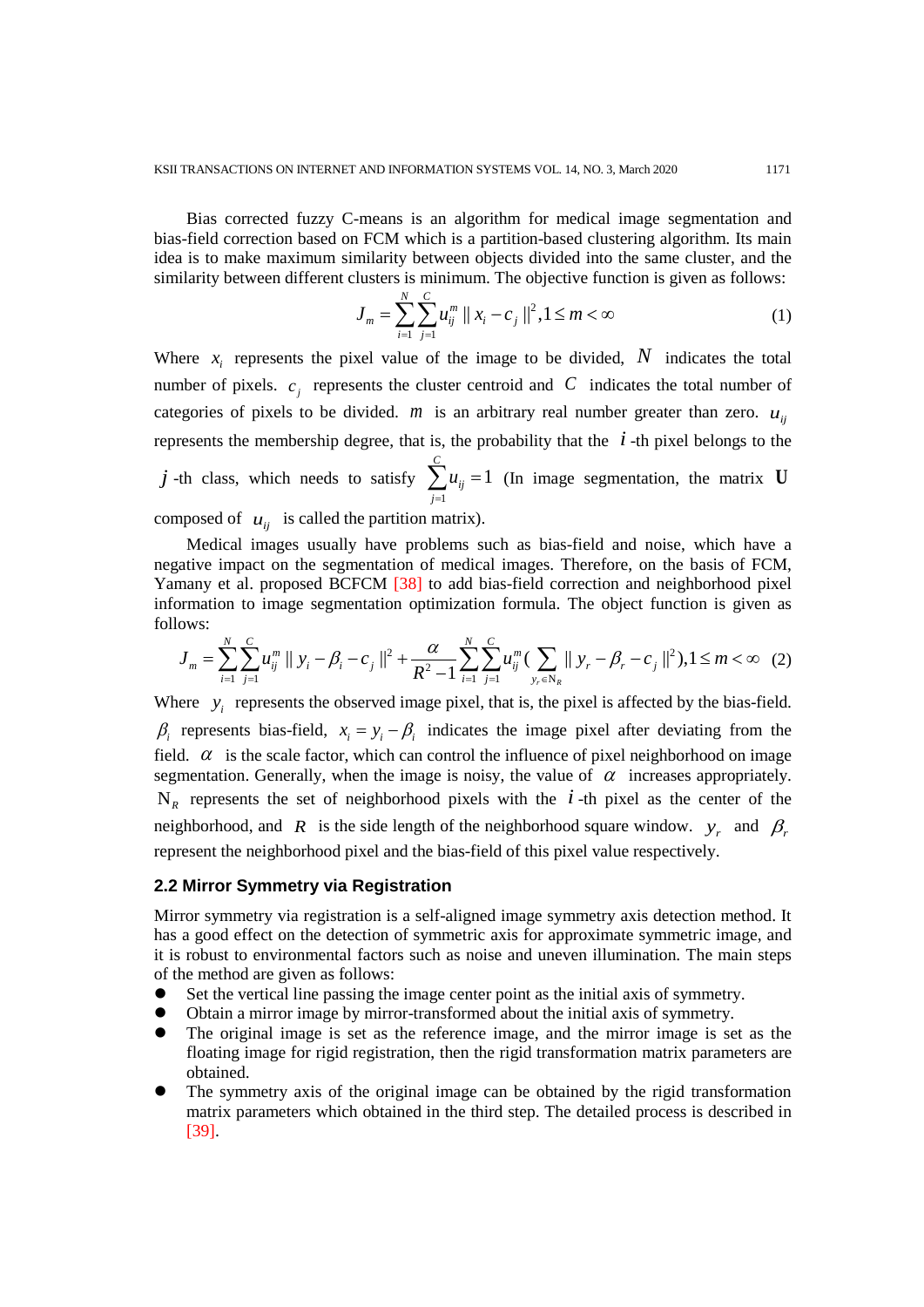In order to overcome the problem that the complete mirror symmetry condition is difficult to satisfy and the false detection or misdetection of the axis of symmetry due to uneven illumination and environmental noise, Cicconet et al. [39] did the following work in the third step to improve the performance of detecting the axis of symmetry.

- A sampling strategy based on random sample consensus (RanSaC) [41-42] was used to sample floating image (mirror image) blocks and obtain multiple sub-images, which were respectively registered with the target image (original image). The main purpose of the block is to detect the symmetry target sub-image (the registration image and the image to be registered are not two images satisfying the mirror symmetry, but the symmetry of an object in the image)
- Use normalized cross correlation (NCC)  $[43-44]$  as the registration similarity measure. This method uses the normalized correlation metric to quantitatively describe the correlation between the pixels of two images, which performed better than other similarity measures under the MSR framework.

### **2.3 Proposed Multimodal Image Registration Scheme**

In this section, we propose a multimodal brain MR medical image registration scheme based on BCFCM and MSR. Since the pixel values of the corresponding positions of the multimodal MR brain images are quite different, the sum of squared differences (SSD) [45-46] similarity metric cannot be accurately registered directly, so we transform the original image and the reference image into a unified modality, so that the pixel values of the corresponding locations are as consistent as possible, and finally the registration is done using SSD metrics.



**Fig. 1.** Multimodal brain MR medical image registration framework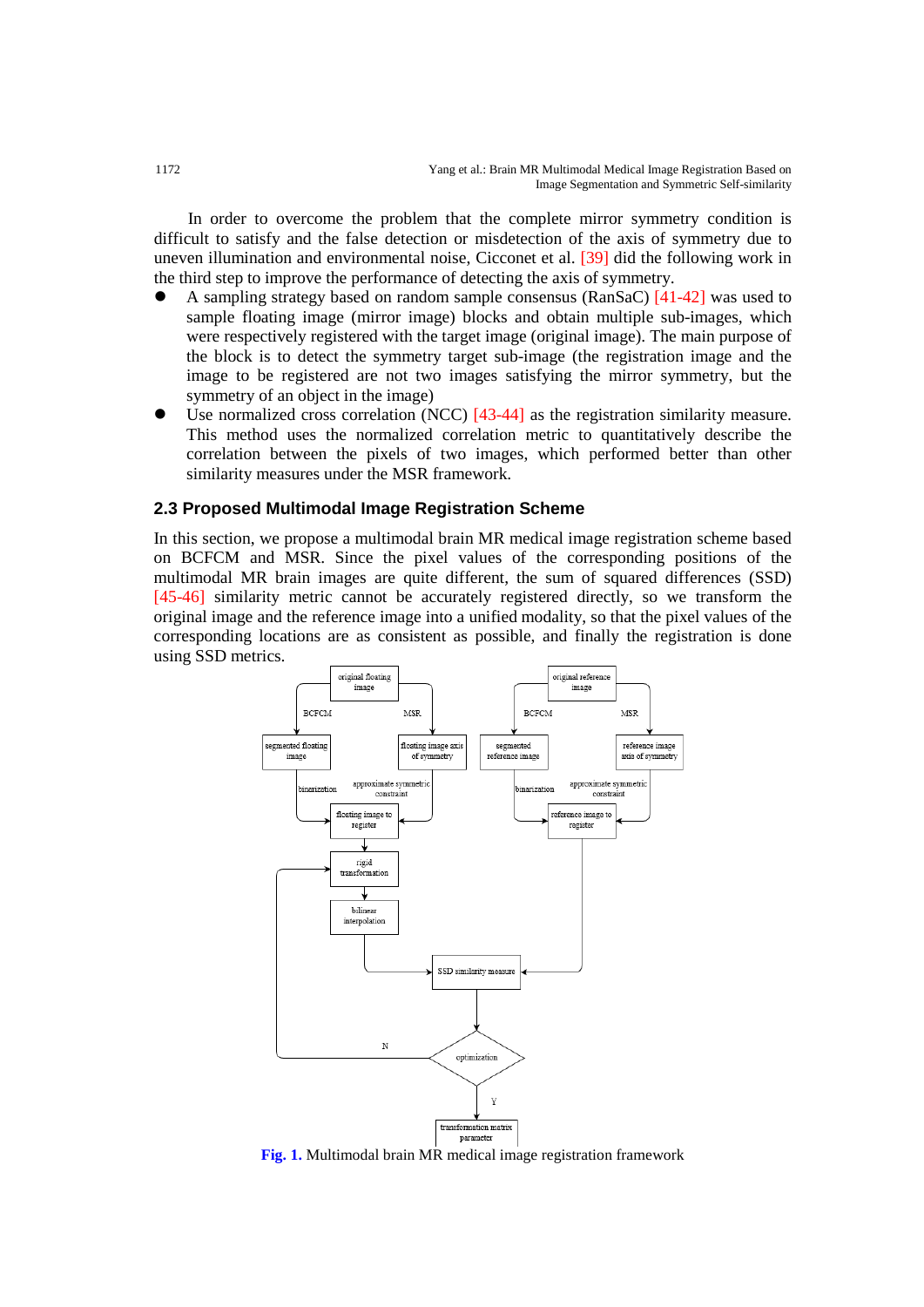The flow chart of the framework is shown in **Fig. 1**. The explanation of steps is shown as follows:

- The BCFCM algorithm is used to segment the original floating image and the original reference image.
- The MSR method is used to detect the symmetry axis of the original reference image and the original floating image, and extract the symmetry axis equation respectively.
- Segment the images after processing of step 1 further by binarization processing.
- Approximate symmetry constraint on the image processed in step 3 according to the symmetry axis equation detected in step 2, the resulting images are recorded as a reference image and a floating image to register, respectively.
- Initialize rigid transformation matrix registration parameters.
- Get optimal transformation matrix registration parameters by registering images with SSD similarity metrics.

## **2.4 Image Segmentation and Binarization Proccessing**

The process uses the BCFCM segmentation algorithm described above. The segmentation task of the image is to detect the target region of the original image and accurately distinguish the target object from the background. Therefore, the optimal membership degree

 $u_{ij}^*$  is obtained by using the formulation (2), and combined into an optimal partition matrix

 $\mathbf{U}^*$  (the dimension of this matrix is one dimension more than the original image. The size of the last dimension is  $C$ , so this matrix is a multi-category grayscale partition matrix). Since the segmentation task at least distinguishes the target object and the background, and the background of the MR brain medical image is usually black, the total number of pixel categories to be divided when *C* needs to be satisfied with  $C \ge 2$ , and one of the cluster initial values should be set to 0, which is recorded as  $c_{i=0} = 0$ . Finally, the segmentation

sub-matrix with the background gray value  $\mathbf{U}_{j=0}^*$  is selected from  $\mathbf{U}^*$  as the segmentation matrix of the original image to segment the image. The formulation can be expressed as follows:

$$
\mathbf{U}^* = \begin{bmatrix} \mathbf{U}_{j=0}^* \\ \mathbf{U}_{j=1}^* \\ \dots \\ \mathbf{U}_{j=C}^* \end{bmatrix}, C \ge 2, c_{j=0}^* \le c_{j=1}^* \le \dots \le c_{j=C}^* \tag{3}
$$

Let the size of the pixel matrix  $\mathbf{U}^{f^*}$  be  $x \times y$ , and then we have:

$$
\mathbf{U}_{j}^{*} = \begin{bmatrix} u_{i=1,j}^{*} & u_{i=x+1,j}^{*} & \dots & u_{i=x(y-1)+1,j}^{*} \\ u_{i=2,j}^{*} & u_{i=x+2,j}^{*} & \dots & u_{i=x(y-1)+2,j}^{*} \\ \dots & \dots & \dots & \dots \\ u_{i=x,j}^{*} & u_{i=2x,j}^{*} & \dots & u_{i=xy,j}^{*} \end{bmatrix}, xy = N
$$
(4)

Where N indicates the total number of pixels,  $u_{ij}^*$  is the optimal membership degree, which indicates the optimal probability that the  $i$ -th pixel point belongs to the  $j$ -th class.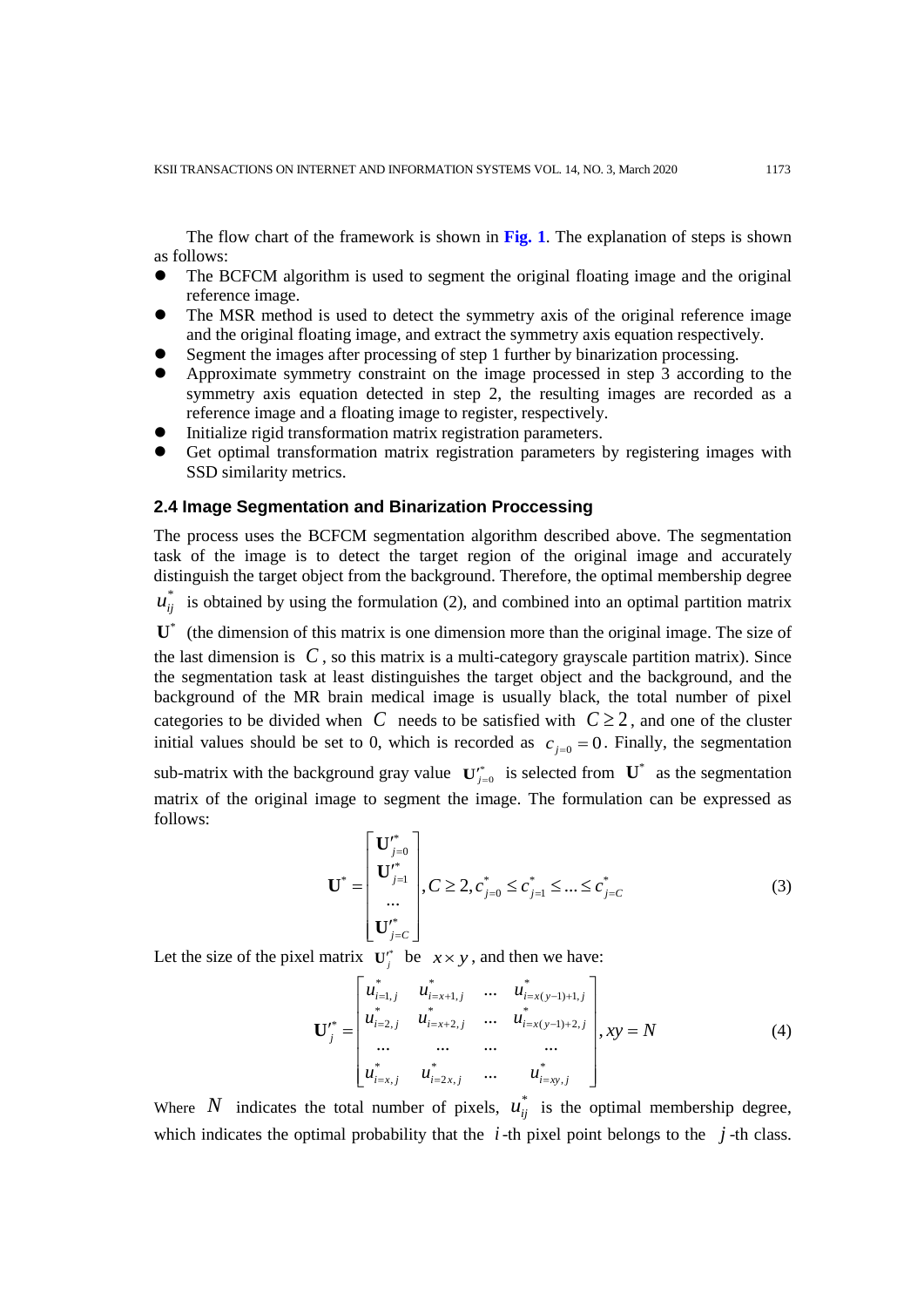The  $\mathbf{U}_{j=0}^{'}$  is actually a background probability matrix, that is, the normalized pixel value of the segmented image  $\mathbf{U}_{j=0}^{r^*}$  is determined by the pixel distance of the original image from the background category's cluster centeriod  $c_{j=0}^*$ . The smaller the difference, the greater the probability that the original pixel value belongs to the background, and the closer the normalized pixel value of the segmented image at this position is to 1. In order to facilitate the execution of the subsequent steps, the segmented image is subjected to a binarization threshold segmentation process. The image segmentation matrix after binarization threshold segmentation is denoted as **P**, and the formula is given as follows:

$$
\mathbf{P} = p(\mathbf{U}_0^*)
$$
  
 
$$
p(g) = \begin{cases} 1, g < \delta \\ 0, g \ge \delta \end{cases}
$$
 (5)

Where  $p(g)$  is the threshold segmentation function, and  $\delta$  represents the threshold, under ideal condition, we set  $\delta = 1$  (According to the above description, the BCFCM partition matrix is actually a probability matrix. This task is divided according to the background. Ideally, the probability that the background belongs to the background class is 1).

## **2.5 Symmetry Detection of Image and Symmetry Constraint of Binary Segmentation Images**

Since the multimodal MR brain slice image satisfies the approximate symmetry property, the MSR can be used to detect the symmetry axis of the original image and obtain the symmetry axis equation, which can be denoted as  $\ell$ . Let the matrix **P** after symmetry constraint be denoted as **S** , and then the formula can be given as follows:

$$
\mathbf{S} = \mathbf{s}(\mathbf{P})
$$
  
\n
$$
\mathbf{s}_{sparse}(\mathbf{h}) = \begin{cases} 0, h = 0 \\ 0, h = 1 \text{ and } \sum_{a=1}^{A^2} h'_a = 0 \\ 1, h = 1 \text{ and } \sum_{a=1}^{A^2} h'_a \neq 0 \end{cases}
$$
  
\n
$$
\mathbf{s}_{dense}(h) = \begin{cases} 1, h = 1 \\ 1, h = 0 \text{ and } \sum_{a=1}^{A^2} h'_a \neq 0 \\ 0, h = 0 \text{ and } \sum_{a=1}^{A^2} h'_a = 0 \end{cases}
$$
 (6)

Where  $s_{sparse}(h)$  and  $s_{dense}(h)$  are the symmetric constraint functions of sparsity and density, respectively.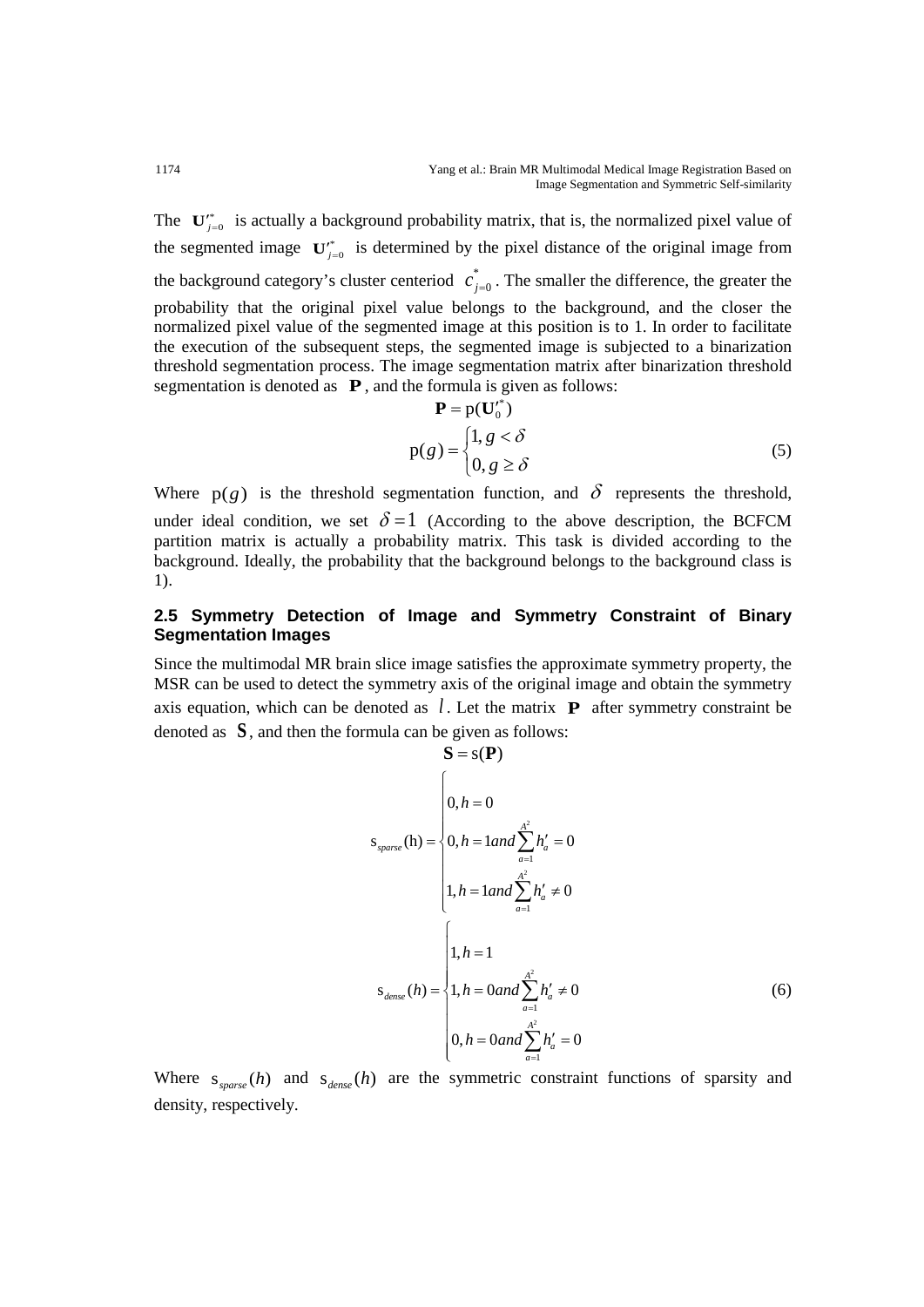In actual,  $s(h) = s_{sparse}(h)$  or  $s(h) = s_{dense}(h)$ . *h'* is the symmetry pixel point about the axis of symmetry  $l$ , and  $h'_{a}$  represents the neighborhood pixel value centered on  $h'$  ( $h'$  included),  $A^2$  is the square window size of the symmetric point neighborhood, indicating the number of pixels in the square window of the symmetric point neighborhood. By means of the constraint, the pixel points that do not satisfy the approximate symmetry of the target image can be set to the same value as the symmetry point, which can eliminate asymmetrical points and improve the consistency of the registration of each mode image under the SSD similarity measure.

The underlying reasons to propose the two symmetry constraints are as follows:

- **Premises and conditions:** the multimodal MR brain slice image satisfies the approximate symmetry property, the MSR can be used to detect the symmetry axis of the original image and obtain the symmetry axis equation
- **Challenges and motivation:** The noise caused by the shooting instrument and the environment (missing part of the image, uneven illumination, etc.) adds inconsistency to different modal images. Moreover, different modal images are difference in pixel's values. Therefore, it is a challenging task to register mutimodal images.
- **The proposed constraints effects:** Use image approximate symmetry to effectively ensure the consistency of each modal image, thereby reducing the difficulty of registration.

The flow chart of the proposed method is shown in **Fig. 2** and **Fig. 3**.



 $(b)$ 

**Fig. 2.** The flow chart of MR image processing with the sparse symmetric constraint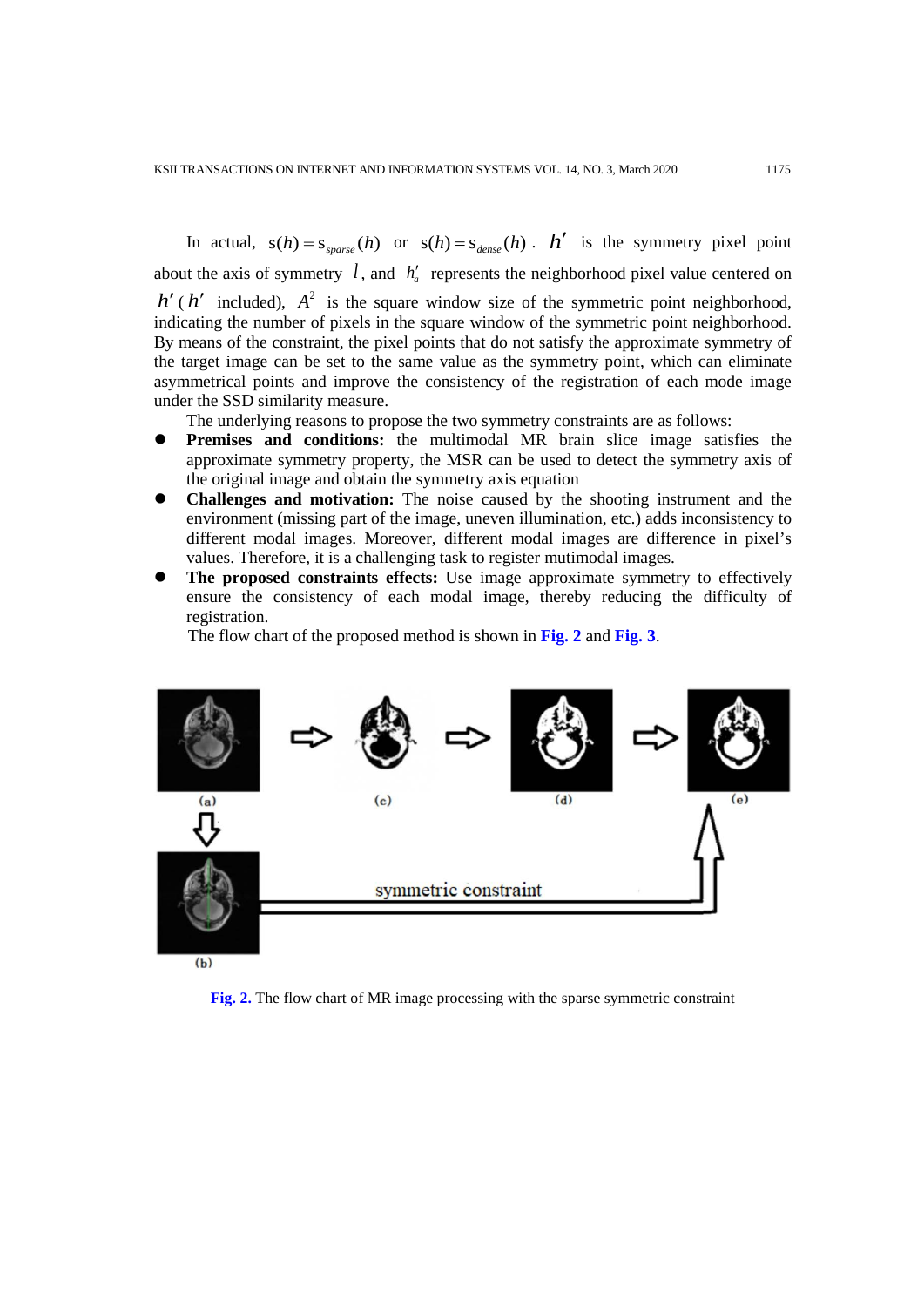1176 Yang et al.: Brain MR Multimodal Medical Image Registration Based on Image Segmentation and Symmetric Self-similarity



**Fig. 3.** The flow chart of MR image processing with the dense symmetric constraint

**Fig. 2** is the diagram of using  $s_{\text{sparse}}(h)$  constraint condition, **Fig. 2** (a) is the original image selected from a real patient MR PD modal brain image of the RIRE dataset [47], **Fig. 2 (b)** shows the axis of symmetry colored by green, **Fig. 2 (c)** is the image divided by the background class after BCFCM image segmentation, **Fig. 2 (d)** is the binarized image processed according to the threshold  $\delta$ , which is set to 0.8, Fig. 2 (e) is the image constrained by sparse symmetry condition and parameter *A* is set to 1. **Fig. 3** is the diagram of using  $s_{dense}(h)$  constraint condition, Fig. 3 (a) is the original image selected from a real patient MR T2 modal brain image of the RIRE dataset, the process of **Fig. 3 (b)-(d)** is the same as **Fig. 2 (b)-(d)**, **Fig. 3 (e)** is the image constrained by dense symmetry condition and parameter *A* is set to 1.

## **2.6 Computational complexity of proposed method**

We will refer [40] to analyze the computational complexity of our proposed algorithm in this subsection. The complexity of our proposed method at each stage is shown in **Table 1** (we are considering the image size as  $n_1 \times n_2$  in this paper).

| Constraint<br>operator | Operation                                                                         | <b>Computational</b><br>complexity |
|------------------------|-----------------------------------------------------------------------------------|------------------------------------|
| Sparse<br>constraint   | 1. Binary threshold segmentation                                                  | $O(n_1n_2)$                        |
|                        | 2. Find pixel with value 1                                                        | $O(n_1n_2)$                        |
|                        | 3. Find the symmetric position and neighborhood region that pixel<br>with value 1 | $O(S \cdot m_1 m_2)$               |
|                        | 4. Modify the image according to the sparse constraint operator                   | $O(m_1 m_2)$                       |
|                        | 1. Binary threshold segmentation                                                  | $O(n_1n_2)$                        |
| Dense<br>constraint    | 2. Find pixel with value 0                                                        | $O(n_1n_2)$                        |
|                        | 3. Find the symmetric position and neighborhood region that pixel<br>with value 0 | $O(S \cdot m_1 m_2)$               |
|                        | 4. Modify the image according to the dense constraint operator                    | $O(m_1 m_2)$                       |

**Table 1.** Computational complexity of the proposed method at different stages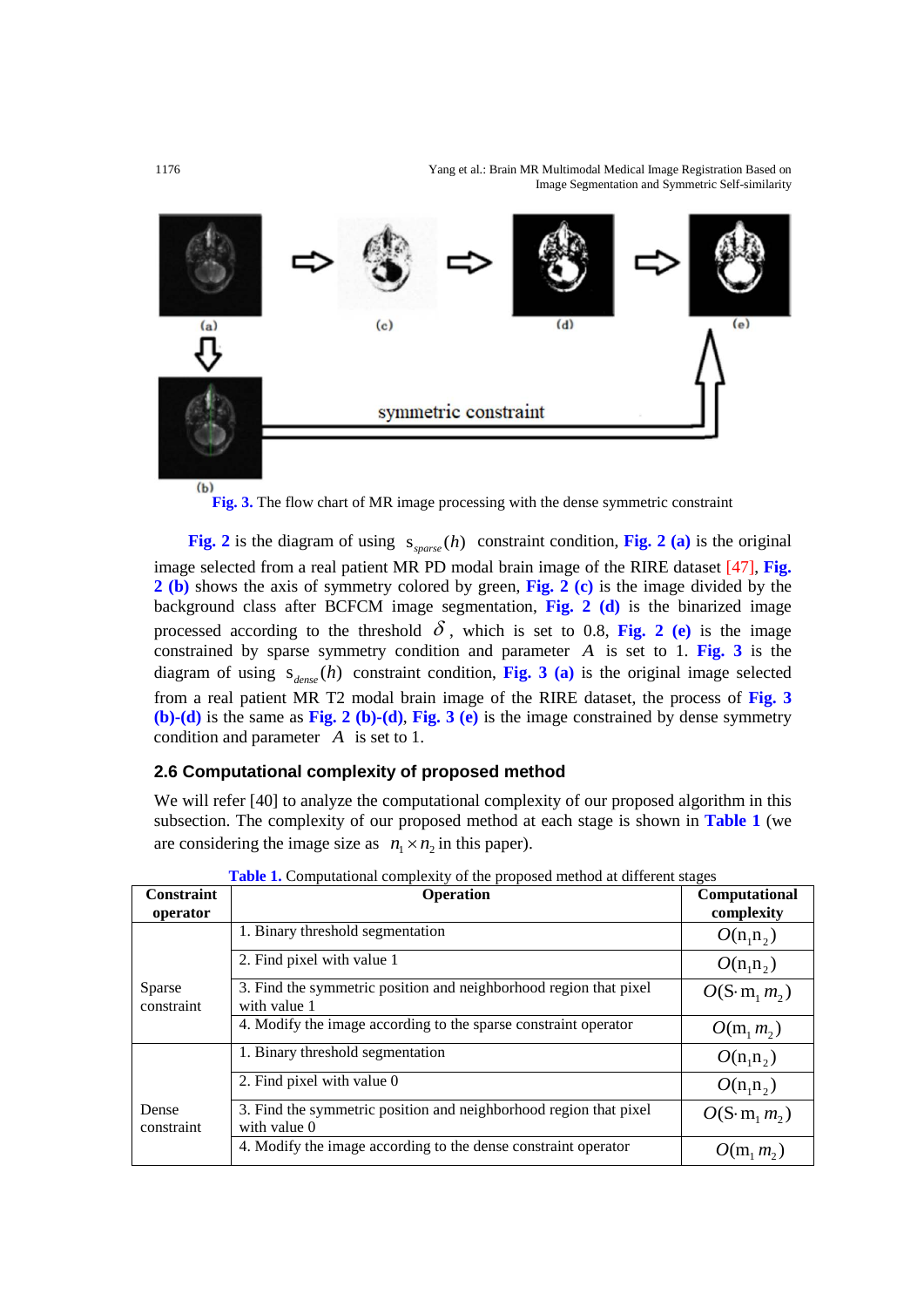Here,  $m_1 \times m_2$  is the matrix size composed of pixels selected from Step 2, so we have  $m_1 m_2 \leq n_1 n_2$ . And *S* is the area of neighborhood domain whose size is  $A \times A$ . Hence, the total computational required is  $O(S \cdot m_1 m_2) + O(n_1 n_2)$ . This computational complexity is very efficient compared to miLBP and RSSD whose computational is at least  $O((S+1)n_1n_2)$ .

# **3. Experimental Results and Analysis**

In order to better evaluate the proposed method, we will briefly introduce the datasets and evaluation criteria used in this section. And then, the evaluation experiments are introduced emphatically.

#### **3.1 Datasets**

The RIRE dataset [47] is based on the retrospective medical image registration assessment (RIRE) project led by Professor Fitzpatriek of Vanderbilt University, the world's most well-known medical image registration assessment. This dataset provides a large number of patient case data, including three-dimensional brain images (T1, T2 and PD) with image sizes as  $256 \times 256 \times 25$  voxels.

The BrainWeb dataset [48] is selected from the BrainWeb Anti-Shake Brain MR Image Database at the Brain Imaging Center of the University of McGill University. This database contains simulated brain MR image data based on two anatomical models: normal and multiple sclerosis (MS), and provides three-dimensional brain MR images under three synthetic modalities i.e. T1, T2, PD. These providing images are all registered brain images and contain different scan thicknesses, noise, and bias-fields. The image size is  $181 \times 217 \times 181$  voxel, and the voxel size of each dimension is 1mm.

#### **3.2 Evaluation Standard**

At present, when comparing registration algorithms, researchers use target registration error (TRE) [35, 49] as the evaluation standard in most situations, which is defined as the distance between the registered image and the physical target position. It can be expressed by the following formula:

$$
TRE(D) = \sqrt{(D_{x_{i=1}} - D'_{x_{i=1}})^2 + (D_{x_{i=2}} - D'_{x_{i=2}})^2 + ... + (D_{x_{i=N}} - D'_{x_{i=N}})^2}
$$
(7)

Where *D* represents the pixel point of the registered image,  $D<sub>x</sub>$  represents the coordinate position of pixel points in the image after registration,  $D'_{x_i}$  is the target physical coordinate position corresponding to  $D<sub>x</sub>$ , and  $N$  indicates the size of the image dimension. For ease of research and analysis, the above equation can be transformed into the following form for registration involving only translation and rotation transformation:

$$
TRE(D) = ||\mathbf{T}_0 - \mathbf{T}_D|| \tag{8}
$$

Where  $\mathbf{T}_0$  is the gold standard transformation matrix for converting the image to be registered into the target reference image, and  $\mathbf{T}_D$  is the transformation matrix of the image to be registered into the image that has been registered by the algorithm. In the actual simulation experiment, the two images that have been registered are respectively used as a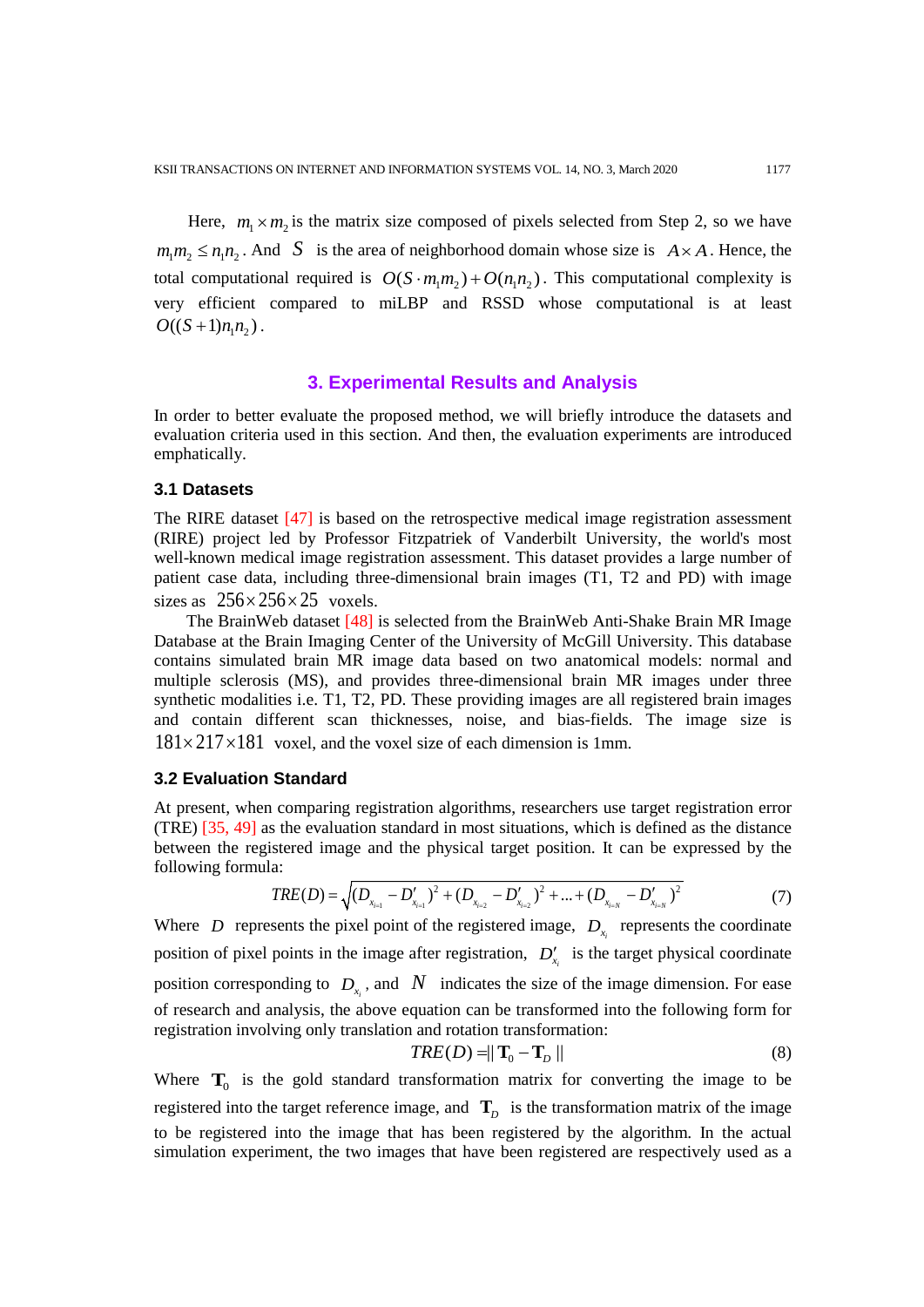floating image and a reference image, and then the reference image is subjected to rigid transformation (translation and rotation transformation), which is the gold standard transformation  $\mathbf{T}_0$ . The evaluation experiments of this paper all use the TRE index as the evaluation standard.

# **3.3 Evaluation Experiment**

In order to analyze and explain that the proposed method is effective to what kind of noise, we select a completely symmetrical image as the experimental object, which is shown in the first picture of **Fig. 4**. The rest parts of **Fig. 4** are BCFCM segmented image, binary image by binary threshold segmentation, sparse constraint image and dense constraint image, respectively. The first picture of **Fig. 5** has been added background noise and the first picture of **Fig. 6** simulates the image with part missing. The rest parts of processing are the same as **Fig. 4.** The free parameter  $\delta$  is set to 0.8 and *A* is set to 1.



**Fig. 4.** Noiseless image processing effect



**Fig. 5.** Image with noise in the background processing effect



**Fig. 6.** Image with part missing processing effect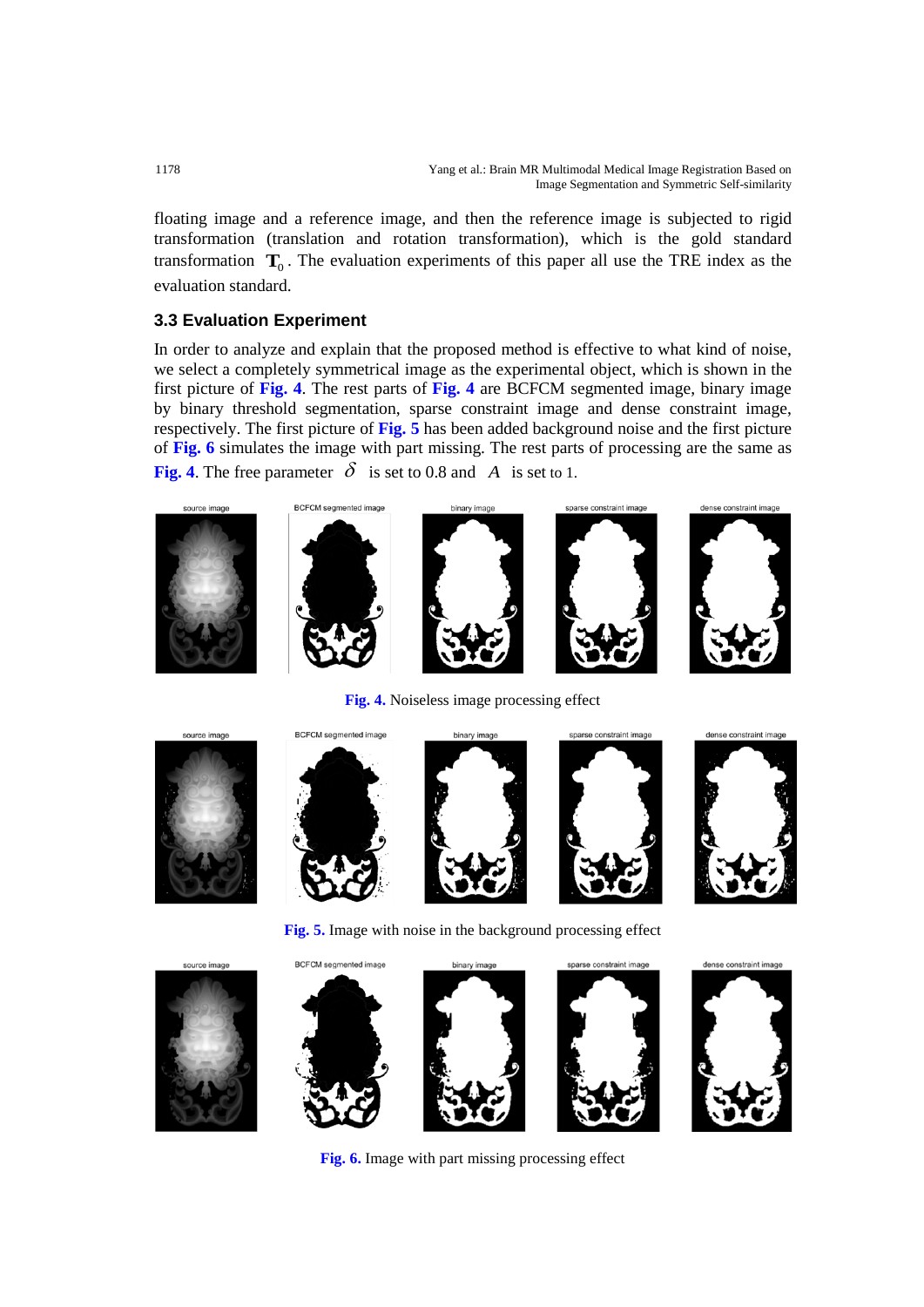From the comparison of the forth image and the fifth image in **Fig. 5**, we found that if the source image is polluted by slightly background noise, sparse constraint operator has a good performance of denoising and dense constraint operator plays a side effect. Such phenomenon is opposite when using dense constraint operator to process image with part missing from the comparison of the forth image and the fifth image in **Fig. 6**.

In order to further test the registration on how to choose the symmetry constraint in actual complex scene and the influence of different symmetry constraints on the registration performance, we compare the effects of sparse constraints and dense constraints by TRE evaluation standard. We selected the RIRE dataset MR brain slice T1, T2, and PD modal images to perform experiments as floating images and reference images, respectively, and the PD and T2 modal images are shown in **Fig. 2** and **Fig. 3**. The source data image size is  $256 \times 256$  pixels. The experiment is divided into two parts: the first part only considers the influence of multimodal brain MR image registration caused by the rotation of the image around the center of the image, where the rotation angle range is  $[-20^{\degree}, 20^{\degree}]$ ; The second part only considers the effect brought by the image displacement, where the horizontal and vertical displacement ranges are  $[-20, 20]$  pixels. The experimental comparison results are shown in **Table 2**. The content before "-" indicates the floating image and the content after "-" indicates the reference image. For example, "sparse-dense" in the table indicates that the floating image is sparsely constrained, and the reference image is densely constrained. As shown in **Fig. 3 (b)**, it can be found that the segmented image of the T2 mode is too much affected by the noise and the bias-field, so the image after using the sparse constraint will be inferior, but the T1 and PD modal images do not have this problem, so the "sparse-dense" condition contrast experiments only consider T1 and PD sparse constraints, T2 dense constraints.

|             | <b>Symmetric constraint</b> | <b>T1-T2</b> | T <sub>1</sub> -P <sub>D</sub> | $PD-T2$ |
|-------------|-----------------------------|--------------|--------------------------------|---------|
| Rotation    | sparse-sparse               |              | 0.09                           |         |
|             | dense-dense                 | 0.46         | 0.10                           | 0.24    |
|             | sparse-dense                | 0.61         |                                | 0.58    |
| Translation | sparse-sparse               |              | 0.30                           |         |
|             | dense-dense                 | 0.60         | 0.52                           | 0.48    |
|             | sparse-dense                | 0.66         |                                | 0.63    |

**Table 2.** Symmetric constraint comparsion experiment

It can be found from **Table 2** that when both the floating image and the reference image use sparse constraints, only T1-PD can be registered, but the performance is the best of all. The reason is that the segmentation image after sparseness constraint of the T2 modal image is seriously missing, which results in the registration requirement is not met, but this phenomenon does not exist in T1-PD registration. In addition, the use of dense constraints may cause image noise to expand and bring about image segmentation by mistake, which has a certain negative impact on the registration. When the T2 mode uses dense constraint and the T1 or PD mode uses sparse constraint, the registration performance is worse than the floating image and the reference image are both densely constrained. Therefore, after comprehensive consideration, if the segmented images of reference image and the floating image used in registration are little influenced by bias field and noise, sparse symmetric constraint should be adopted. Otherwise, the dense symmetric constraint should be used to process the image.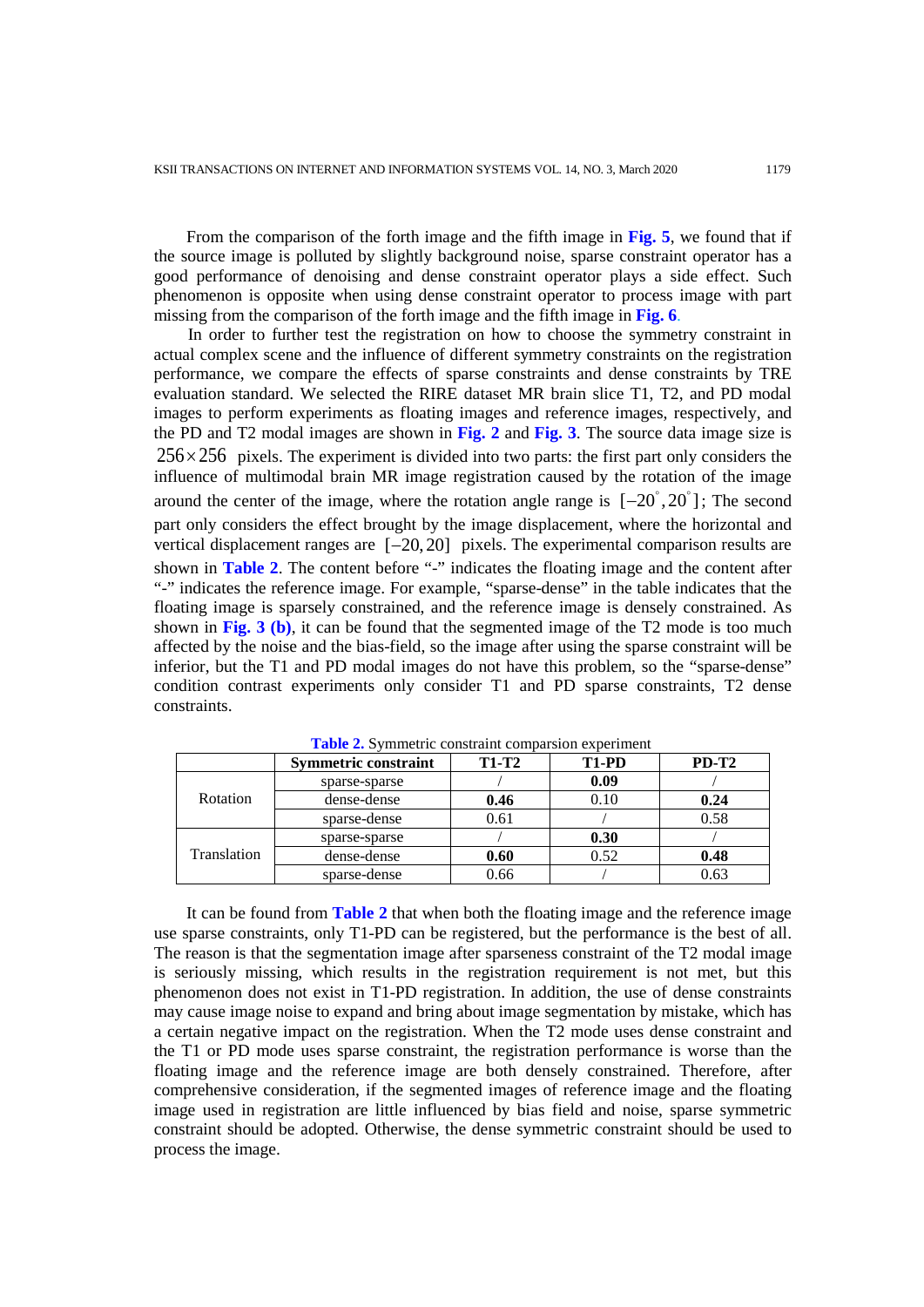In conclusion, the sparse constraint is suitable for images that are less affected by noise, especially the image does not have a large area missing. When the image noise is large, especially there is a large area missing, the dense constraint is used. That is, dense constraint is the second option. It can be understood that the sparse constraint solves the influence of slight noise (background noise) and the inconsistency of each modal image itself on image registration; yet the dense constraint solves the image registration problem with severe noise more, especially for missing part of image. The purpose of the sparse-dense experiment is to use the sparse and dense constraints respectively for the two images with different noise conditions to improve the registration accuracy, but unfortunately, experiments show that the registration of the reference image and the floating image using the same constraint operator has better performance.

In order to evaluate the performance of the proposed method for the registration of brain MR multimodal images, we selected the T1, T2 and PD modal images of the normal brain in the BrainWeb dataset for rigid registration experiments. The parameters of the dataset are: slice thickness is 1mm, noise intensity is 3% (calculated relative to the brightest tissue), and intensity non-uniformity is 40%. In the rotation experiment, the rotation angle range is  $[-20^\circ, 20^\circ]$ , in the translation experiment, the translation range is  $[-20, 20]$  mm. The comparison methods used in this experiment are MI, SSC, miLBP, and RSSD. The experimental results of the comparative experimental methods are derived from the literature [20] (the experimental datasets and experimental parameters used are the same as those described in [20]). In this experiment, our proposed method uses sparse symmetric constraints for each modal image, where the threshold value  $\delta$  of the segmented image is 0.8; the size of the neighborhood in the sparse symmetric constraint function is  $3 \times 3$ , that is, *A* = 3. The experimental results are shown in **Table 3**.

From the comparison experiments in **Table 3**, it can be found that the registration performance of our proposed method is significantly better than other methods. Whether in the rotation or translation experiments, our proposed method (average 0.43mm and 0.60mm) has a big improvement compared to RSSD (average 0.72mm and 1.22mm). Especially for the translation experiments, the proposed method error is below 1mm, while the errors of the other methods all beyond 1mm.

|             | <b>Method</b> | <b>T1-T2</b> | T <sub>1</sub> -P <sub>D</sub> | $PD-T2$ | Average |
|-------------|---------------|--------------|--------------------------------|---------|---------|
| Rotation    | $MI [5-7]$    | 2.16         | 2.81                           | 2.47    | 2.48    |
|             | SSC [33]      | 1.18         | 1.45                           | 1.39    | 1.34    |
|             | miLBP $[34]$  | 1.07         | 1.40                           | 1.24    | 1.24    |
|             | $RSSD$ [35]   | 0.62         | 0.83                           | 0.71    | 0.72    |
|             | Proposed      | 0.57         | 0.62                           | 0.10    | 0.43    |
|             | $MI [5-7]$    | 1.76         | 1.87                           | 1.78    | 1.80    |
| Translation | SSC [33]      | 1.32         | 1.18                           | 1.56    | 1.35    |
|             | miLBP $[34]$  | 1.29         | 1.14                           | 1.50    | 1.31    |
|             | $RSSD$ [35]   | 1.15         | 1.19                           | 1.33    | 1.22    |
|             | Proposed      | 0.77         | 0.77                           | 0.27    | 0.60    |

**Table 3.** Multimodal rigid registration experiment

In addition, in **Table 2** and **Table 3**, it can be found that on the RIRE dataset, the registration of the T1 and PD modal images obtained by our proposed method is better, and the T2 modal images are relatively poor. On the BrainWeb dataset, the T2 and PD modal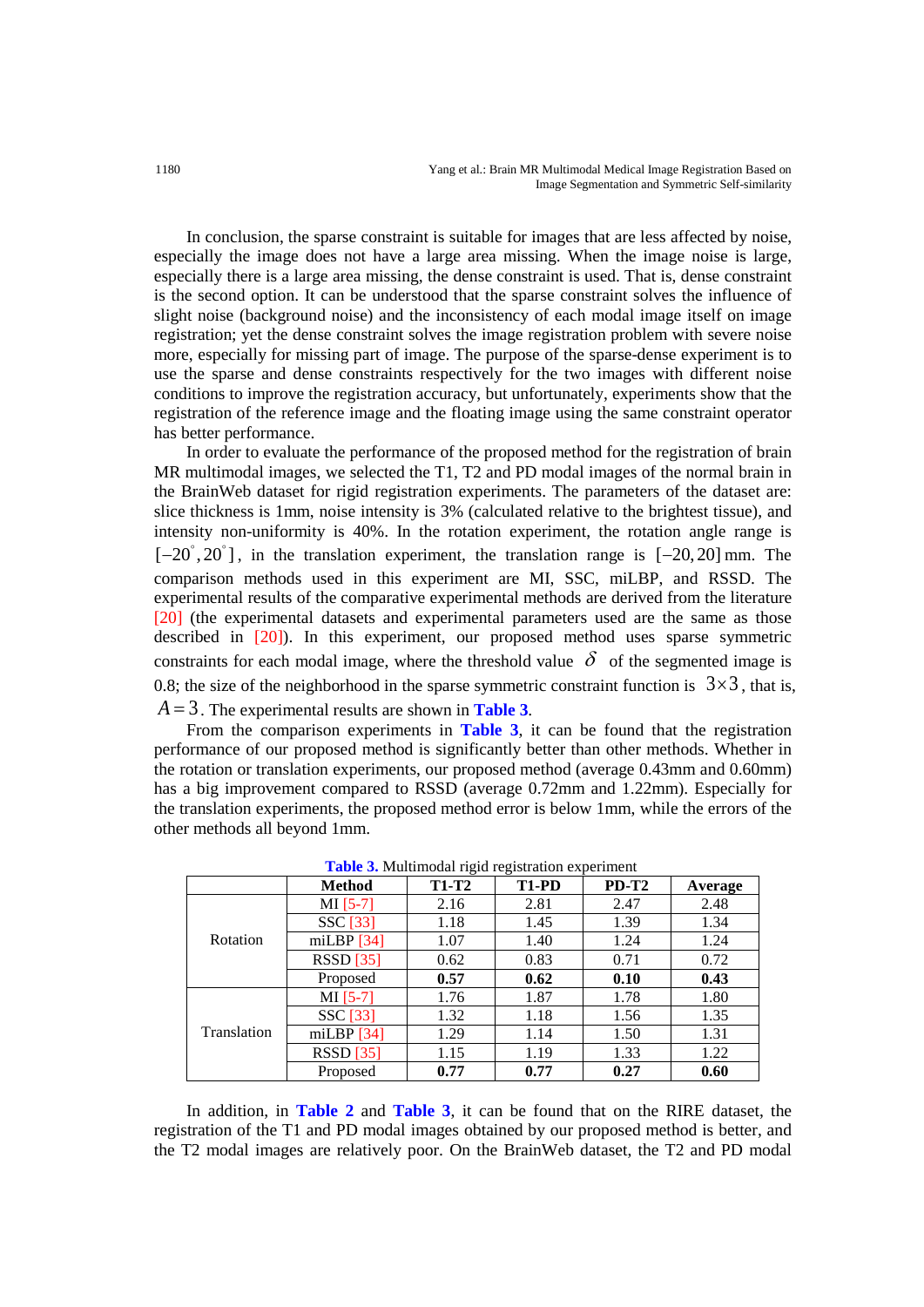images have better registration results for the images to be registered, and the T1 modal images are relatively poor. It can be seen that our proposed method is greatly affected by the noise caused by each modal shooting environment, but not the modes themselves.

The registration performance of the proposed methods T1-T2 and T1-PD is similar, and PD-T2 can achieve almost error-free registration. It can be seen that the proposed method has excellent performance for rigid body registration of multimodal MR brain images. The visual assessment of proposed method is shown in **Figs. 7-9,** respectively.

**Figs. 7-9** are the visual assessment of registration performance. Here, the registered images are consisted of the reference image and registered floating image. We can find that no matter which mode the reference images and the floating images are, the registered images are of a good performance of alignment in human eyes.







(a)Reference image (b) Floating image (c) Registered image **Fig. 7.** Visual assessment of multimodal rigid registration with T1-T2









(a)Reference image (b) Floating image (c) Registered image **Fig. 8.** Visual assessment of multimodal rigid registration with T1-PD





(a)Reference image (b) Floating image (c) Registered image **Fig. 9.** Visual assessment of multimodal rigid registration with PD-T2

The proposed method first uses binarization threshold segmentation for the segmented image, which overcomes the difference of gray information of different modes to some extent. Subsequently, our proposed the symmetric constraint operator is used to further transform the image to an artifical mode for registration. Since noise generally does not have symmetric approximation characteristics, this step eliminates noise interference while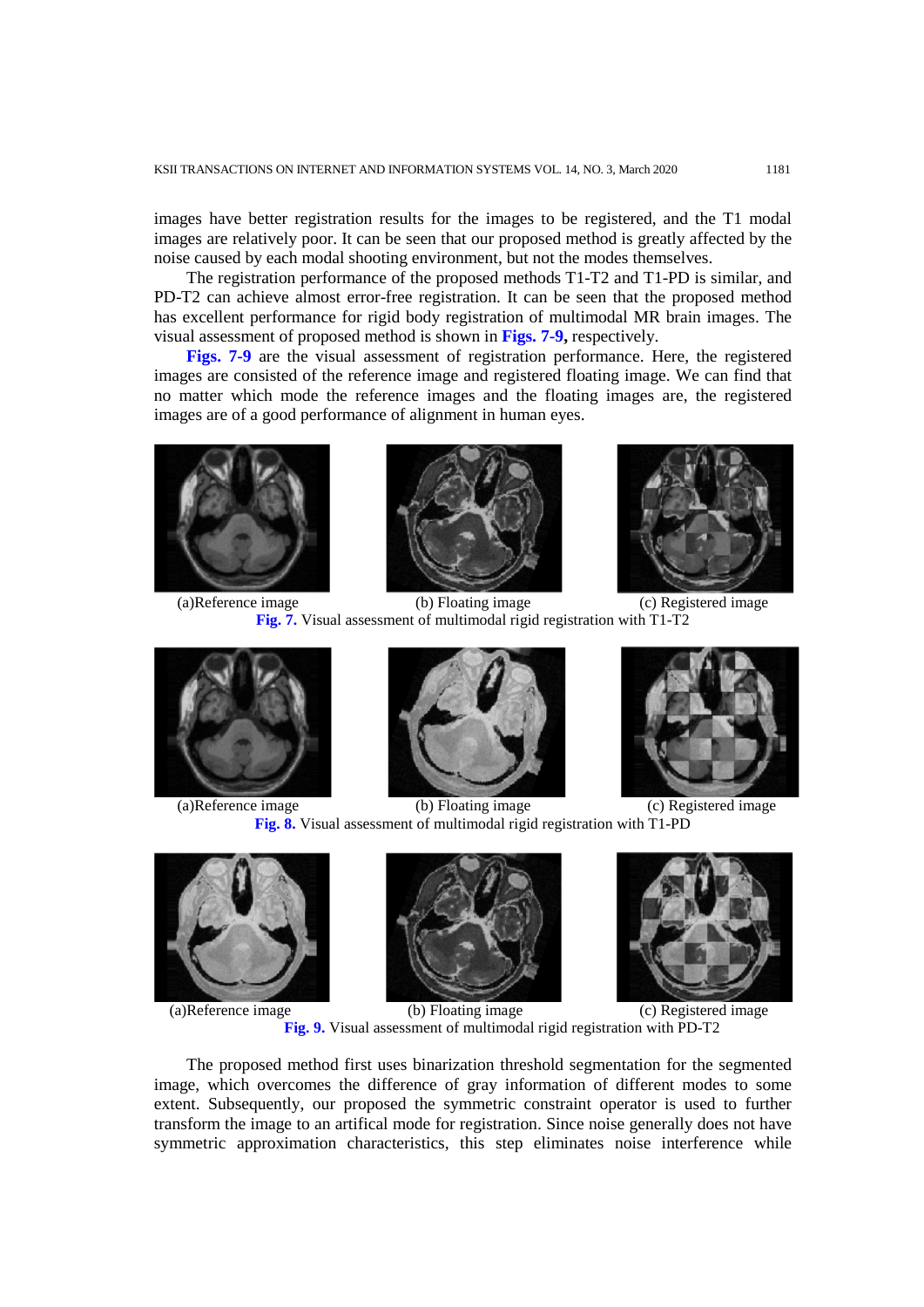preserving the inherent information of the image. So our proposed method is significantly better than other methods.

## **3.4 Some suggestions for obtaining free parameters on our proposed method**

 $\delta$  and *A* are two free parameters for our proposed method. The purpose of  $\delta$  is to distinguish background from foreground. Sometimes, owing to noise and shooting instrument affection, the probability of medical image's background belongs to background class processed by BCFCM cannot be 1 but close to 1. After many experiments, we find that the range of  $\delta$  between 0.8 and 0.9 can distinguish background from foreground preciously. Of course, some complex images need adjustment. If foreground is mistaken for background,  $\delta$  should be increased, and if background is mistaken for foreground,  $\delta$ should be decreased.

The free parameter *A* adjusts the size of neighborhood domain using for constraint operators. If choosing dense operators,  $A = 1$  is recommended. However, if there are seriously image missing on both sides of the symmetry, *A* should be increased. If choosing sparse operators, visual assessment of variation can be seen in **Fig. 10**. We can find that if the background noise is dense on both sides of the symmetry,  $A = 1$  is recommended. Otherwise  $A = 3$  is recommended due to error of interpolation. However, if the axis detection by MSR has a big error due to incomplete symmetry of the image, *A* should be increased.



**Fig. 10.** Visual assessment of variation according to the change of the parameter value

# **4. Results and Discussion**

In this section, based on the previous introduction and experiments, we mainly discuss how each contribution is achieved. Three parts are given as follows:

 We use the BCFCM algorithm as the image segmentation method. The BCFCM algorithm considers the influence of image illumination unevenness on image segmentation, and adds the corresponding constraint operator. It is an algorithm that is very suitable for MR image segmentation. On this basis, in order to ensure the consistency of the modal images, we performed threshold binarization. We also use the MSR symmetry axis detection algorithm to propose the symmetry axis of the image. This method is based on the registration detection algorithm. It has the following advantages: only the symmetrical object in the image can detect the symmetry axis, and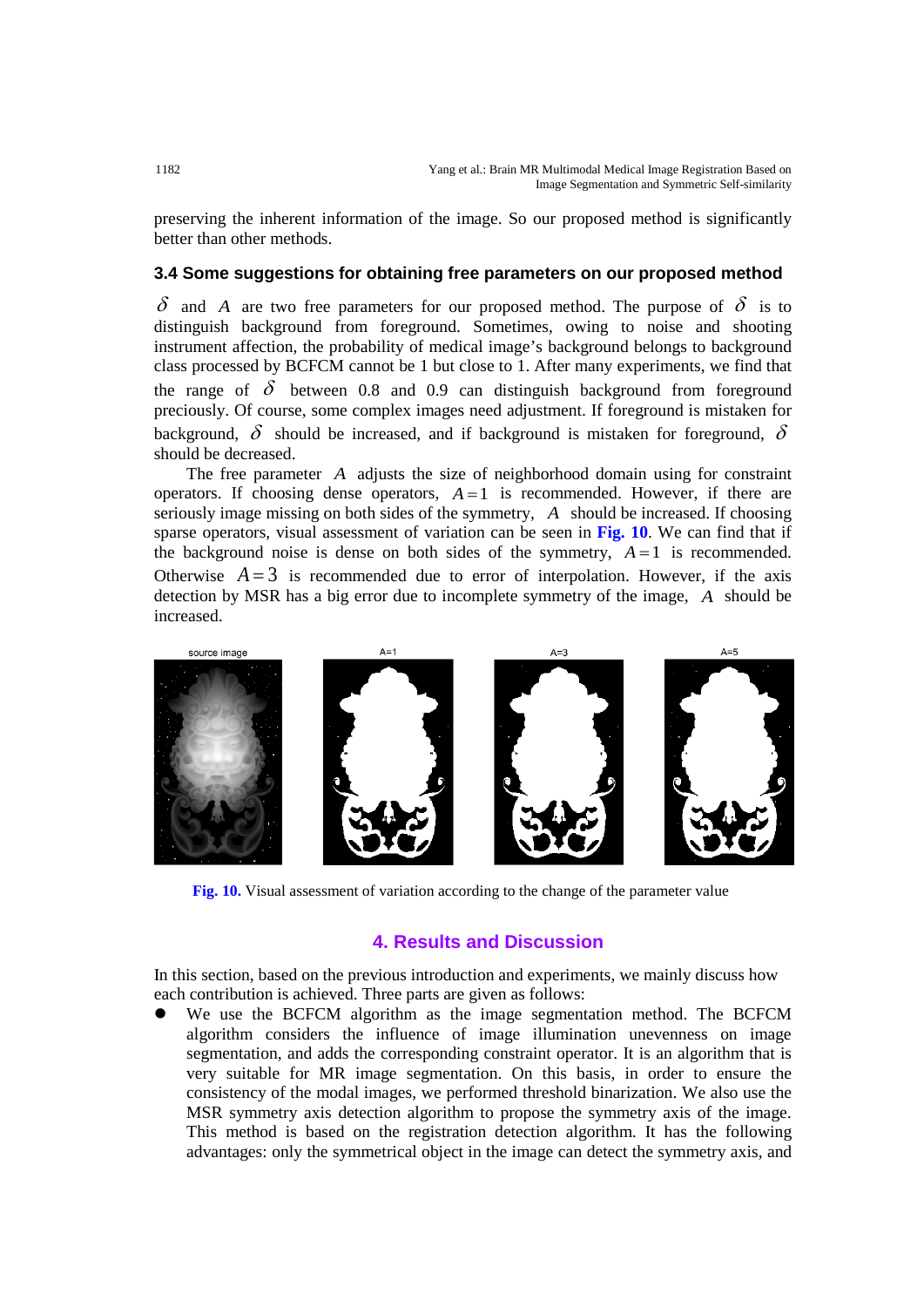the whole image is not needed to satisfy the symmetry; Symmetrical objects do not need to be completely symmetrical but only satisfy approximate symmetry. Finally, by using one of our proposed two operators, we can transform the images into a unified artificial mode for registration.

- By reading relevant literature and experiments, we found that different MR modal images are quite different in pixel level, and cannot be completely solved even after segmented by BCFCM, since the noise seriously affected during the actual shooting process. Therefore, we propose two approximate constraint operators to solve the problems of noise of each modal image and retain the uniform information of each mode as far as possible.
- Through the theory and experiment, we can get the conclusions as follows: the sparse and dense constraint are two proposed constraint operators for multimodal images with approximate symmetry property. Here, the sparse constraint is suitable for the image without large area missing and the dense constraint is the second option for images with large area missing.

# **5. Conclusion**

Under the SSD similarity metrics registration framework, we propose a brain MR multimodal medical image registration scheme based on image segmentation and symmetric self-similarity, which converts different modal images into a unified artificial modality. In our work, we use BCFCM to segment multimodal medical images and extract target regions in medical images. This method overcomes the influence of intensity non-uniformity in images to some extent; on this basis, we perform binarized threshold segmentation on the segmented image processed by BCFCM, which is beneficial to eliminate the low-frequency noise in the target image. Finally, considering that the multimodal brain MR medical image has the approximate symmetry of the left and right brain, we propose two kinds of the self-similarity constraint operator, which are beneficial to further eliminate the local noise in the images and ensure the consistency between the multimodal images. Compared with the current registration schemes for processing modal images with self-similar descriptors (such as SSC, RSSD, and miLBP), our proposed method has obvious advantages in registration accuracy.

#### **References**

- [1] A. P. Dhawan, L. K. Arata, A. V. Levy and J. Mantil, "Iterative principal axes registration method for analysis of MR-PET brain images," *IEEE Transactions on biomedical engineering*, vol. 42, no. 11, pp. 1079-1087, 1995. Article (CrossRef Link).
- [2] Xiaoqi Lu, Hongli Ma and Boahua Zhang, "A non-rigid medical image registration method based on improved linear elastic model," *Optik-International Journal for Light and Electron Optics*, vol. 123, no. 20, pp. 1867-1873, 2012. [Article \(CrossRef Link\).](https://doi.org/10.1016/j.ijleo.2012.03.061)
- [3] Satoh, Yutaka, Shun'ichi Kaneko and Satoru Igarashi, "Robust image registration using selective correlation coefficient," *IEEE Transactions on Electronics, Information and Systems*, vol. 121, no. 4, pp. 800-807, 2001. [Article \(CrossRef Link\).](https://doi.org/10.1541/ieejeiss1987.121.4_800)
- [4] Jaime Almonacid-Caballer, Josep E. Pardo-Pascual and Luis A. Ruiz, "Evaluating fourier cross-correlation sub-pixel registration in landsat images," *Remote Sensing*, vol. 9, no. 10, pp. 1051, 2017. [Article \(CrossRef Link\).](https://doi.org/10.3390/rs9101051)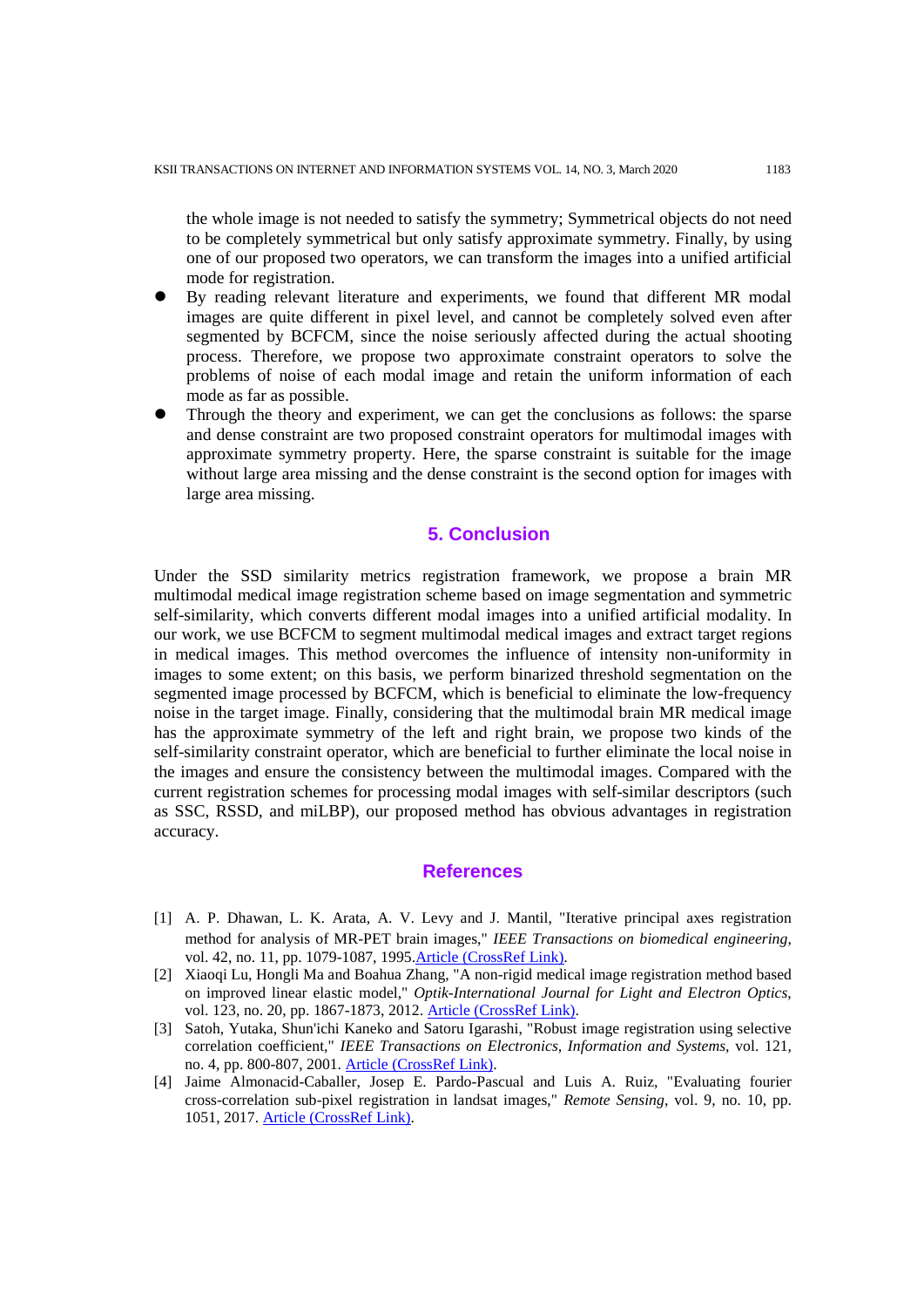- [5] Xiaoguang Pan, Kai Zhao, Jiren Liu and Yang Kang, "A hybrid optimization method for maximum mutual information registration," in *Proc. of 2010 3rd International Conference on Biomedical Engineering and Informatics*, pp. 18-22, October 16-18, 2010. [Article \(CrossRef Link\).](https://doi.org/10.1109/BMEI.2010.5639449)
- [6] Sabri Halheit and Souad Benabdelkader, "Rigid image registration using mutual information and wavelet transform," in *Proc. of 2018 International Conference on Signal, Image, Vision and their Applications (SIVA)*, pp. 1-6, November 26-27 2018. [Article \(CrossRef Link\).](https://doi.org/10.1109/SIVA.2018.8661096)
- [7] Smita Pradhan, Ajay Singh and Dipti Patra, "Enhanced mutual information-based multimodal brain MR image registration using phase congruency," *Progress in Intelligent Computing Techniques: Theory, Practice, and Applications*, pp. 197-205, 2018. [Article \(CrossRef Link\).](https://doi.org/10.1007/978-981-10-3373-5_19)
- [8] Jun-Wei Hsieh, Hong-Yuan Mark Liao, Kuo-Chin Fan, Ming-Tat Ko, Yi-Ping Hung, "Image registration using a new edge-based approach," *Computer vision and image understanding*, vol. 67, no. 2, pp. 112-130, 1997. [Article \(CrossRef Link\).](https://doi.org/10.1006/cviu.1996.0517)
- [9] Yanjia Chen,Xiuwei Zhang ,Yanning Zhang,Stephen John Maybank and Zhipeng Fu, "Visible and infrared image registration based on region features and edginess," *Machine Vision and Applications*, vol. 29, no. 6, pp. 1-11, 2017. [Article \(CrossRef Link\).](https://doi.org/10.1007/s00138-017-0879-6)
- [10] Franois Rousseau, Ronan Fablet, and Christian Barillot, "Robust statistical registration of 3D ultrasound images using texture information," in *Proc. of 2003 International Conference on Image Processing (Cat. No. 03CH37429)*, pp. 581-584, September 14-17, 2003. [Article \(CrossRef Link\).](https://ieeexplore.ieee.org/document/1247028?arnumber=1247028&tag=1)
- [11] Olson Hannah, Wojciech Czaja and Jacqueline Le Moigne, "Registration of textured remote sensing images using directional Gabor frames," in *Proc. of 2017 IEEE International Geoscience and Remote Sensing Symposium (IGARSS)*, pp. 2585-2588, July 23-28, 2017. [Article \(CrossRef Link\).](https://doi.org/10.1109/IGARSS.2017.8127524)
- [12] Li Wei, Huajun Gong, and Ruigang Yang, "Fast texture mapping adjustment via local/global optimization," *IEEE transactions on visualization and computer graphics*, vol. 25, no. 6, pp. 2296-2303, 2019. [Article \(CrossRef Link\).](https://doi.org/10.1109/TVCG.2018.2831220)
- [13] Baghaie Ahmadreza and Zeyun Yu, "Curvature-based registration for slice interpolation of medical images," in *Proc. of International Symposium Computational Modeling of Objects Represented in Images*, pp. 69-80, 2014. [Article \(CrossRef Link\).](https://doi.org/10.1007/978-3-319-09994-1_7)
- [14] Jin Zhang, Ke Chen, Fang Chen and Bo Yu, "An efficient numerical method for mean curvature-based image registration model," *East Asian Journal on Applied Mathematics*, vol. 7, no. 1, pp. 125-142, 2017. [Article \(CrossRef Link\)](https://doi.org/10.4208/eajam.200816.031216a)
- [15] Hessam Sokooti, Bob de Vos, Floris Berendsen, Boudewijn P. F. Lelieveldt, Ivana Išgum and Marius Staring, "Nonrigid image registration using multi-scale 3D convolutional neural networks," in *Proc. of International Conference on Medical Image Computing and Computer-Assisted Intervention*, pp. 232-239, 2017. [Article \(CrossRef Link\).](https://doi.org/10.1007/978-3-319-66182-7_27)
- [16] Xiaohuan Cao, Jianhua Yang, Jun Zhang, Qian Wang, Pew-Thian Yap and Dinggang Shen, "Deformable image registration using a cue-aware deep regression network," *IEEE Transactions on Biomedical Engineering*, vol. 65, no.9, pp. 1900-1911, 2018. [Article \(CrossRef Link\).](https://doi.org/10.1109/TBME.2018.2822826)
- [17] Jingfan Fan, Xiaohuan Cao, Pew-Thian Yap and Dinggang Shen, "BIRNet: Brain image registration using dual-supervised fully convolutional networks." *Medical image analysis*, vol. 54, pp. 193-206, 2019. [Article \(CrossRef Link\).](https://doi.org/10.1016/j.media.2019.03.006)
- [18] Shun Miao, Z. Jane Wang and Rui Liao, "A CNN regression approach for real-time 2D/3D registration," *IEEE transactions on medical imaging*, vol. 35, no. 5, pp. 1352-1363, 2016. [Article \(CrossRef Link\).](https://doi.org/10.1109/TMI.2016.2521800)
- [19] Dalca Adrian, Balakrishnan Guha, Guttag John and Sabuncu Mert, "Unsupervised learning for fast probabilistic diffeomorphic registration," in *Proc. of International Conference on Medical Image Computing and Computer-Assisted Intervention*, pp. 729-738, 2018. [Article \(CrossRef Link\).](https://doi.org/10.1007/978-3-030-00928-1_82)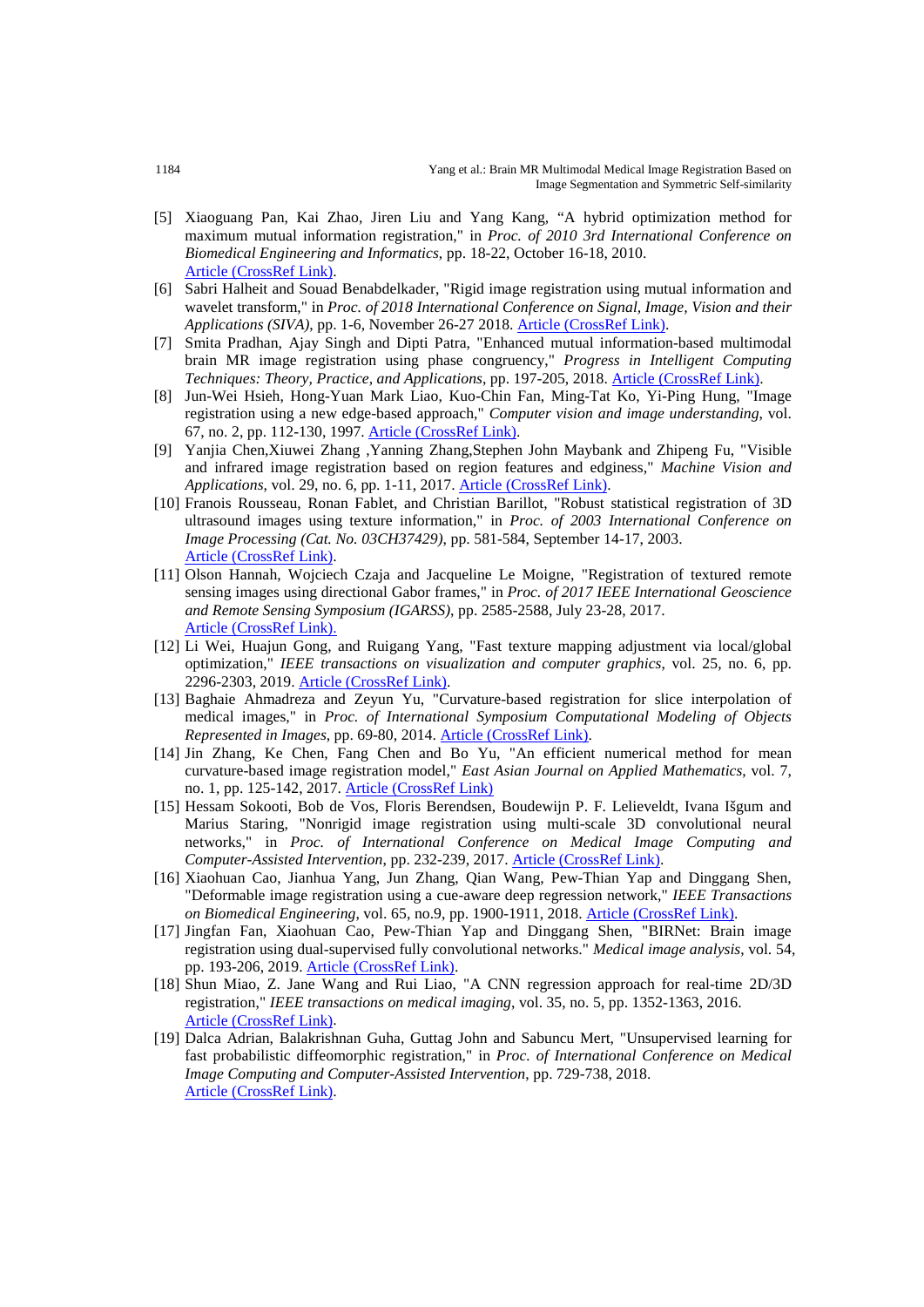- [20] De Vos Bob, Berendsen Floris, Viergever Max, Staring Marius and Išgum Ivana "End-to-end unsupervised deformable image registration with a convolutional neural network," *Deep Learning in Medical Image Analysis and Multimodal Learning for Clinical Decision Support*, pp. 204-212, 2017. [Article \(CrossRef Link\).](https://doi.org/10.1007/978-3-319-67558-9_24)
- [21] Krebs J., Mansi T., Mailhé B., Ayache N. and Delingette, H., "Learning structured deformations using diffeomorphic registration," *arXiv preprint arXiv:1804.07172*, 2018. [Article \(CrossRef Link\).](https://arxiv.org/abs/1804.07172v1)
- [22] Balakrishnan Guha, Zhao Amy, Sabuncu Mert, Guttag John and Dalca Adrian, "An unsupervised learning model for deformable medical image registration," in *Proc. of the IEEE conference on computer vision and pattern recognition*, pp. 9252-9260, 2018. [Article \(CrossRef Link\).](https://doi.org/10.1109/CVPR.2018.00964)
- [23] Guotai Wang, Wenqi Li, Maria A. Zuluaga, Rosalind Pratt, Premal A. Patel, Michael Aertsen, Tom Doel, Anna L. David, Jan Deprest, Sébastien Ourselin and Tom Vercauteren, "Interactive medical image segmentation using deep learning with image-specific fine tuning," *IEEE transactions on medical imaging*, vol. 37, no. 7, pp. 1562-1573, 2018. **Article (CrossRef Link)**.
- [24] Alom Md. Zahangir, Hasan Mahmudul, Yakopcic Chris, Taha Tarek and Asari Vijayan, "Nuclei Segmentation with Recurrent Residual Convolutional Neural Networks based U-Net (R2U-Net)," in *Proc. of NAECON 2018 - IEEE National Aerospace and Electronics Conference*, 2018. [Article \(CrossRef Link\).](https://doi.org/10.1109/NAECON.2018.8556686)
- [25] Roth Holger, Oda Hirohisa, Zhou Xiangrong, Shimizu Natsuki, Yang Ying, Hayashi Yuichiro, Oda Masahiro, Fujiwara Michitaka, Misawa Kazunari and Mori Kensaku, "An application of cascaded 3D fully convolutional networks for medical image segmentation," *Computerized Medical Imaging and Graphics*, vol. 66, pp. 90-99, 2018. [Article \(CrossRef Link\).](https://doi.org/10.1016/j.compmedimag.2018.03.001)
- [26] Yuewen Sun, Ximing Liu, Peng Cong, Litao Li and Zhongwei Zhao, "Digital radiography image denoising using a generative adversarial network," *Journal of X-ray science and technology*, vol. 26, no. 4, pp. 523-534, 2018. [Article \(CrossRef Link\).](https://doi.org/10.3233/XST-17356)
- [27] Adeli Ehsan, Thung Kimhan and An Le, Wu Guorong and Shi Feng and Wang Tao, "Semi-supervised discriminative classification robust to sample-outliers and feature-noises," *IEEE transactions on pattern analysis and machine intelligence*, vol. 42, no. 2, pp. 515-522, 2018. [Article \(CrossRef Link\).](https://doi.org/10.1109/TPAMI.2018.2794470)
- [28] Chunwei Tian, Yong Xu, Lunke Fei, Junqian Wang, Jie Wen, Nan Luo, "Enhanced CNN for image denoising," *CAAI Transactions on Intelligence Technology*, vol. 4, no. 1, pp.17-23, 2019. [Article \(CrossRef Link\).](https://doi.org/10.1049/trit.2018.1054)
- [29] Pujitha Appan K. and Jayanthi Sivaswamy, "Solution to overcome the sparsity issue of annotated data in medical domain," *CAAI Transactions on Intelligence Technology*, vol. 3, no. 3, pp.153-160, 201[8.Article \(CrossRef Link\).](https://doi.org/10.1049/trit.2018.1010)
- [30] Rivaz Hassan, Zahra Karimaghaloo and D. Louis Collins, "Self-similarity weighted mutual information: a new nonrigid image registration metric," *Medical image analysis*, vol. 18, no. 2, pp.343-358, 2014. [Article \(CrossRef Link\).](https://doi.org/10.1016/j.media.2013.12.003)
- [31] Hassan Rivaz, Zahra Karimaghaloo, Vladimir S. Fonov and D. Louis Collins, "Nonrigid registration of ultrasound and MRI using contextual conditioned mutual information," *IEEE transactions on medical imaging*, vol.33, no.3, pp. 708-725, 2014. [Article \(CrossRef Link\).](https://doi.org/10.1109/TMI.2013.2294630)
- [32] Mattias P.Heinrich, Mark Jenkinson, Manav Bhushan, Tahreema Matin, Fergus V. Gleeson, Sir Michael Brady and Julia A.Schnabela, "MIND: Modality independent neighbourhood descriptor for multi-modal deformable registration," *Medical image analysis*, vol. 16, no. 7, pp. 1423-1435, 2012. [Article \(CrossRef Link\).](https://doi.org/10.1016/j.media.2012.05.008)
- [33] Mattias Paul Heinrich, Mark Jenkinson, Bartlomiej W Papiez and Michael Brady, "Towards realtime multimodal fusion for image-guided interventions using self-similarities," in *Proc. of International conference on medical image computing and computer-assisted intervention*, vol. 16, pp. 94-187, 2013. [Article \(CrossRef Link\).](https://doi.org/10.1007/978-3-642-40811-3_24)
- [34] Dongsheng Jiang, Yonghong Shi, Demin Yao, Manning Wang and Zhijian Song, "miLBP: a robust and fast modality-independent 3D LBP for multimodal deformable registration," *International journal of computer assisted radiology and surgery*, vol.11, no. 6, pp. 997-1005, 2016. [Article \(CrossRef Link\).](https://doi.org/10.1007/s11548-016-1407-2)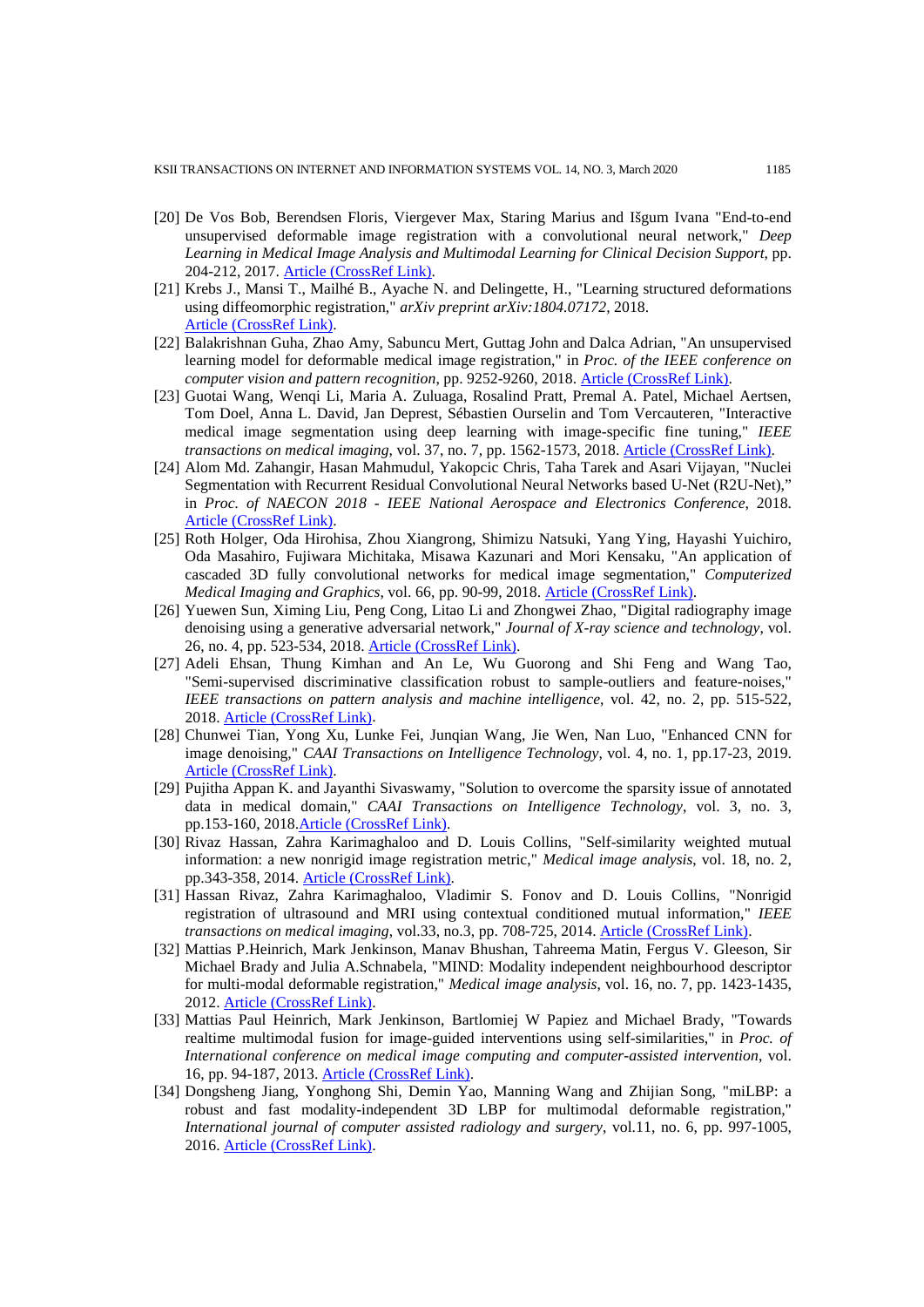- [35] Borvornvitchotikarn, Thuvanan, and Werasak Kurutach, "Robust Self-Similarity Descriptor for Multimodal Image Registration," in *Proc. of 2018 25th International Conference on Systems,*  Signals and Image Processing (IWSSIP), pp. 1-4, 2018. **Article (CrossRef Link)**.
- [36] James C.Bezdek, RobertEhrlich and WilliamFull, "FCM: The fuzzy c-means clustering algorithm." *Computers & Geosciences*, vol. 10, no. 2-3, pp. 191-203, 1984. [Article \(CrossRef Link\).](https://doi.org/10.1016/0098-3004(84)90020-7)
- [37] Tao Lei, Xiaohong Jia, Yanning Zhang, Lifeng He, Hongying Meng and Asoke K. Nandi, "Significantly fast and robust fuzzy c-means clustering algorithm based on morphological reconstruction and membership filtering," *IEEE Transactions on Fuzzy Systems*, vol. 26, no. 5, pp. 3027-3041, 2018[. Article \(CrossRef Link\).](https://doi.org/10.1109/TFUZZ.2018.2796074)
- [38] Mohamed N, Ahmed, Sameh M, Yamany, Nevin, Mohamed, Aly A, Farag and Thomas, Moriarty, "A modified fuzzy c-means algorithm for bias field estimation and segmentation of MRI data." *IEEE transactions on medical imaging*, vol. 21, no. 3, pp. 193-199, 2002. [Article \(CrossRef Link\).](https://doi.org/10.1109/42.996338)
- [39] Cicconet, Marcelo, David GC Hildebrand and Hunter Elliott, "Finding mirror symmetry via registration and optimal symmetric pairwise assignment of curves: Algorithm and results," in *Proc. of the IEEE International Conference on Computer Vision*. pp. 1759-1763, 2017. [Article \(CrossRef Link\).](https://doi.org/10.1109/ICCVW.2017.207)
- [40] Gupta, Bhupendra, Mayank Tiwari, and Subir Singh Lamba. "Visibility improvement and mass segmentation of mammogram images using quantile separated histogram equalisation with local contrast enhancement." *CAAI Transactions on Intelligence Technology*, vol. 4, no. 2, pp. 73-79, 2019. [Article \(CrossRef Link\).](https://doi.org/10.1049/trit.2018.1006)
- [41] Martin A.Fischler and Robert C.Bolles, "Random sample consensus: a paradigm for model fitting with applications to image analysis and automated cartography," *Communications of the ACM*, vol.24, no.6, pp. 726-740, 1987. [Article \(CrossRef Link\).](https://doi.org/10.1145/358669.358692)
- [42] Omer Kaspi, Abraham Yosipof and Hanoch Senderowitz, "RANdom SAmple Consensus (RANSAC) algorithm for material-informatics: application to photovoltaic solar cells," *Journal of cheminformatics*, vol. 9, no. 1, pp. 1-15, 2017. [Article \(CrossRef Link\).](https://doi.org/10.1186/s13321-017-0224-0)
- [43] J.N. Sarvaiya, Suprava Patnaik and Salman Bombaywala, "Image registration by template matching using normalized cross-correlation," in *Proc. of 2009 International Conference on Advances in Computing, Control, and Telecommunication Technologies*, pp. 819-822, December 28-29, 2009. [Article \(CrossRef Link\).](https://doi.org/10.1109/ACT.2009.207)
- [44] Stavros Alchatzidis, Aristeidis Sotiras, Evangelia I. Zacharaki and Nikos Paragios, "A discrete MRF framework for integrated multi-atlas registration and segmentation." *International Journal of Computer Vision*, vol. 121, no. 1, pp. 169-181, 2017[. Article \(CrossRef Link\).](https://doi.org/10.1007/s11263-016-0925-2)
- [45] Badrul hisham Mohamad, Shahrul Nizam Yaakob, Rafikha Aliana A. Raof and A. B. A. Nazren, "Template matching using sum of squared difference and normalized cross correlation." in *Proc. of 2015 IEEE Student Conference on Research and Development (SCOReD)*, pp. 100-104, 2015. [Article \(CrossRef Link\).](https://doi.org/10.1109/SCORED.2015.7449303)
- [46] András P. Keszei, Benjamin Berkels and Thomas M. Deserno, "Survey of non-rigid registration tools in medicine," *Journal of digital imaging*, vol. 30, no. 1, pp. 102-116, 2017. [Article \(CrossRef Link\).](https://doi.org/10.1007/s10278-016-9915-8)
- [47] National Institutes of Health, "Retrospective Image Registration Evaluation," Vanderbilt University, Nashville (TN), USA, 2003. <https://www.insight-journal.org/rire/>
- [48] Chris A. Cocosco, Vasken Kollokian, Remi K.-S. Kwan, G. Bruce Pike and Alan C. Evans, "Brainweb: Online interface to a 3D MRI simulated brain database," NeuroImage, 1997. <https://brainweb.bic.mni.mcgill.ca/brainweb/>
- [49] AliKhamene,Peter Bloch, Wolfgang Wein, Michelle Svatos and Frank Sauera, "Automatic registration of portal images and volumetric CT for patient positioning in radiation therapy," *Medical Image Analysis*, vol. 10, no. 1, pp. 96-112, 2006. [Article \(CrossRef Link\).](https://doi.org/10.1016/j.media.2005.06.002)